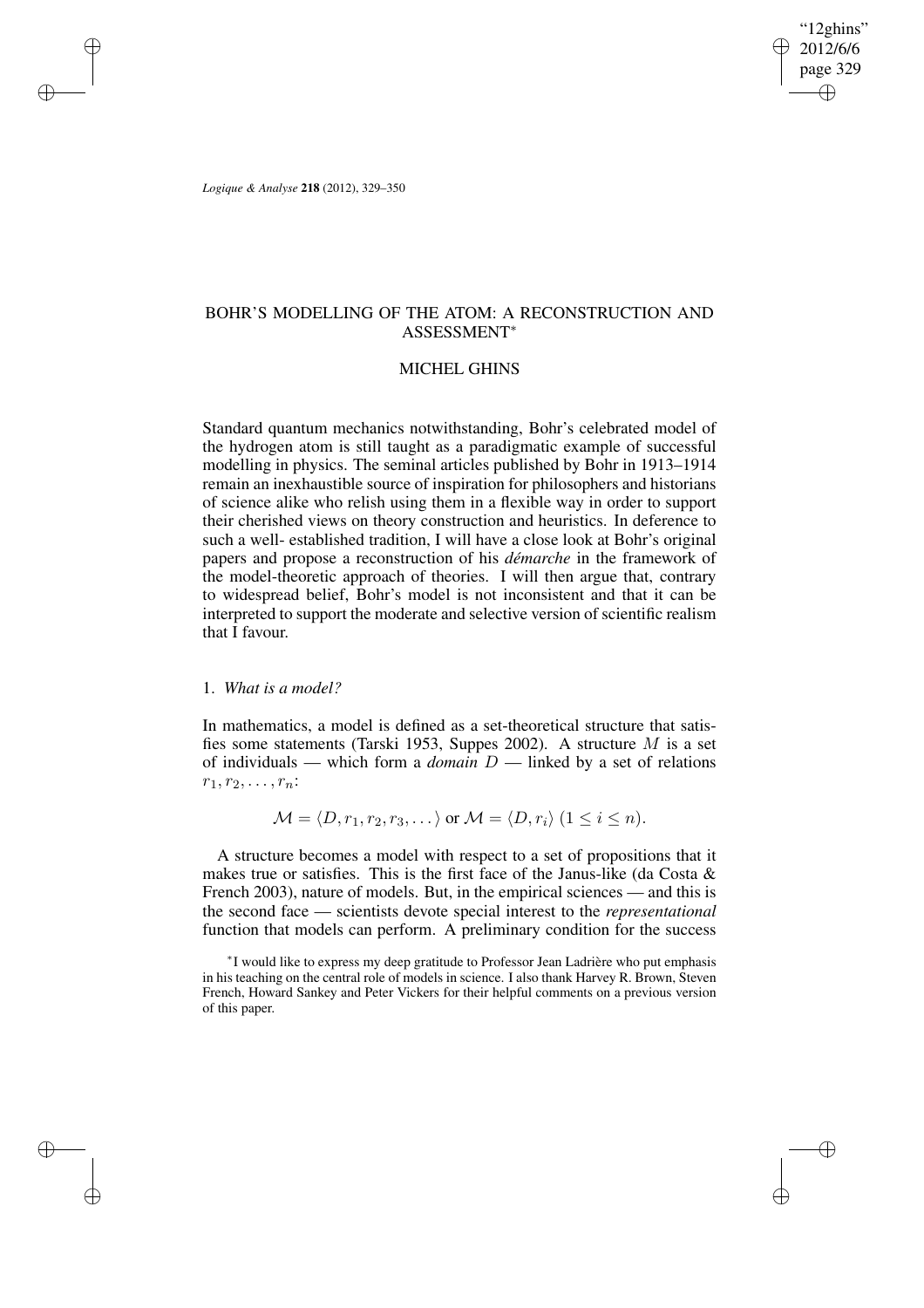"12ghins" 2012/6/6 page 330 ✐ ✐

✐

✐

#### 330 MICHEL GHINS

of scientific representation by means of mathematical structures is that we see entities (things, processes etc.) in the world as *systems, i.e.* sets of elements organized by some relations. This inaugural move may be called the *primary* or *original abstraction* (Ghins 2009). Then, as a further abstracting step, called *secondary abstraction*, we divide those entities into some parts which stand in specific relations among themselves. As scientists, we are interested only in some aspects of entities which we consider to be relevant. The relevant aspects bear on some division into parts, selected properties of those parts and selected relations among these properties. Thus, the domains involved in scientific structures are *properties*, and more specifically, numerical values of those properties.

Following Suppes (2002) and da Costa & French (2003), I wish to maintain that *homomorphism* is a necessary (*albeit* certainly not sufficient) ingredient for any successful representation in science. Let us first recall the definition of isomorphism, which is more restrictive than the notion of homomorphism. An isomorphism is a one-one function between two structures that preserve relations, *i.e.* the form. For example, if two elements of the domain D of a structure M stand in some relation r, their images in the targeted domain  $D^*$  of  $M^*$  stand in a corresponding relation  $r^*$ .

Mathematically, two structures  $\mathcal{M} = \langle D, r_i \rangle$  and  $\mathcal{M}^* = \langle D^*, r_i^* \rangle$  $\binom{*}{i}$  are said to be isomorphic if and only if there exists a one-one function  $f$  such that for all  $r_i$  and for all n-uple  $(a_1, ..., a_n)$  of elements of D which stand in relation  $r_i$ , there exists a *n*-uple  $(a_1^*,...,a_n^*)$  $\binom{m}{n}$  of elements of  $D^*$  which stand in a  $r^*i$ such that  $a_1^* = f(a_1), ..., a_n^* = f'(a_n)$  (Suppes 2002, 54-57). We can then choose the structure  $\mathcal M$  to represent the structure  $\mathcal M^*$ , and vice-versa. Now, a homomorphism is a function that, just as an isomorphism does, leaves relations invariant but is a many-one function. Two structures are homomorphic or *structurally similar* if some homomorphism has been constructed between them. Leaving the field of pure mathematics to enter the realm of empirical sciences, I claim that a mathematical structure becomes a model or a representation of a real (or imagined) system only if we have constructed a homomorphism or an isomorphism between these two structures.

For the reader who might be reticent with respect to what seems to be too restrictive a view of representation let me point out that the homomorphism condition is extremely *weak*. It is in fact possible to construct a homomorphism between any mathematical structure and any entity in the world provided we divide the latter into parts having properties standing in some relations. For an isomorphism to be constructed, we must deal with sets with the same cardinality. Isomorphism (*a fortiori* homomorphism) is cheap. For example, I could decide to construct an isomorphism between my office and

✐

✐

✐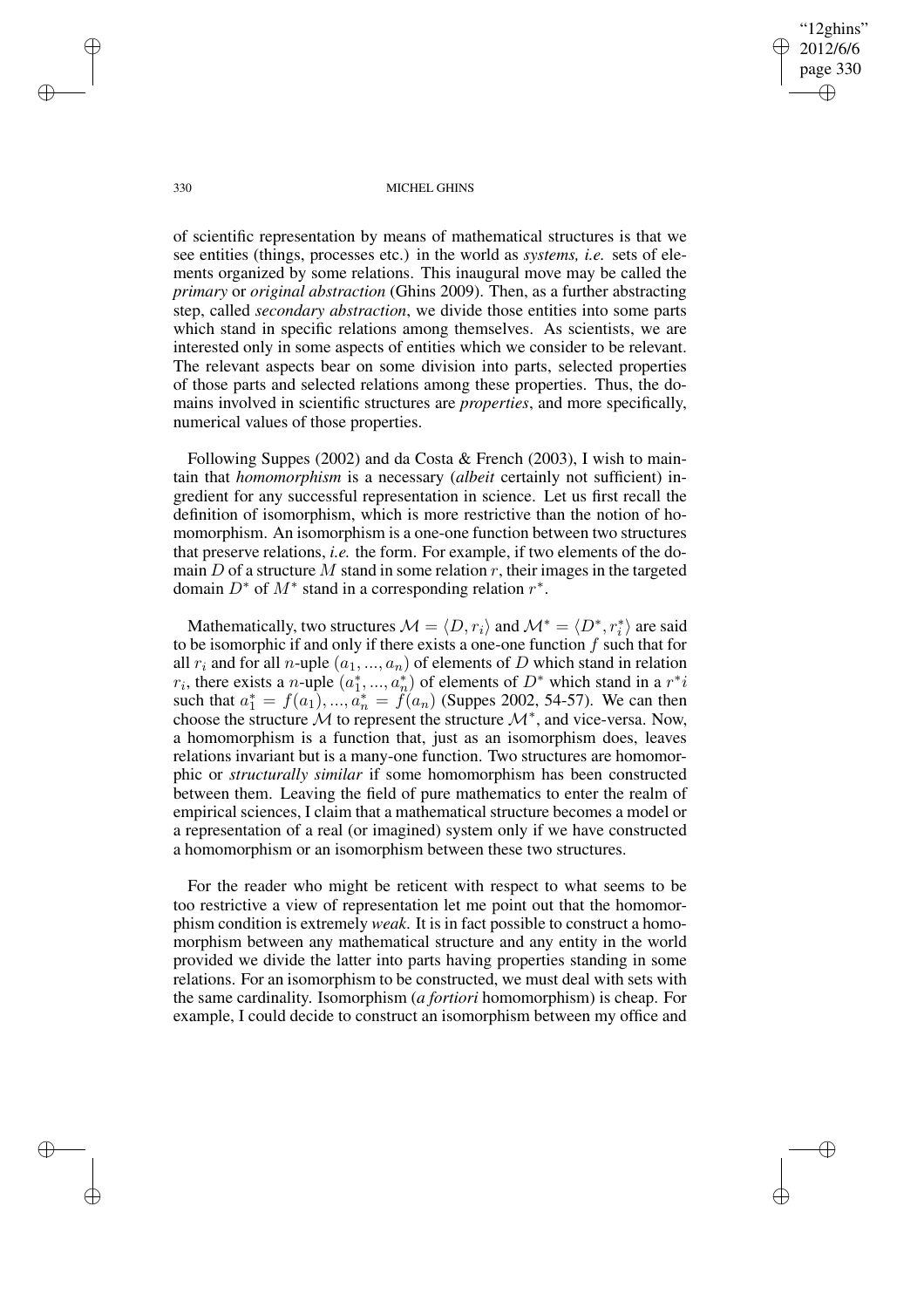## "12ghins" 2012/6/6 page 331 ✐ ✐

✐

✐

### BOHR'S MODELLING OF THE ATOM: A RECONSTRUCTION AND ASSESSMENT 331

the Milky Way by means of a suitable division of both into some parts (provided I make the two sets have the same cardinality), a selection of spatial relations between the elements of the respective domains and an appropriate mapping between them. Obviously, for a model to be useful it has to be informative<sup>1</sup>, which necessitates additional requirements besides the construction of an isomorphism (or homomorphism). These requirements comprise the assumption that some propositions are true. We will come back to this all-important issue in due course.

# 2. *Modelling the observable: planetary motions*

✐

✐

✐

✐

Suppose we want to model the observable entity in the world we call the sky. First of all, we must look at the sky as a system and not as, say, the metaphorical dwelling of God. We then isolate in the nocturnal sky some bright spots seen to be moving with respect to other fixed bright spots. We call the first objects "planets" and the latter the "fixed stars". In a further abstracting step, these objects are considered to be points without extension whose colour and brightness are disregarded. We decide to pay attention to the changes in spatial relations of the five visible planets with respect to the fixed stars. In doing so, we have extracted from the sky a *system* whose elements are the observed positions and velocities of five planets. Notice that contrary to common practice, I take as the elements of the system not the planets themselves, but some of their *properties* namely their observable positions and velocities. Planets certainly are members of a system: the "solar system". But when it comes to science and measurements, number is what counts. It is not the planets themselves (even idealized as points) that make true or satisfy mathematical relations but the numerical values of their positions and velocities.

The system of positions and velocities is a perceived system since we can observe them for some point-like patches in the sky. We can then construct a rough structure whose domain is constituted by the positions and velocities of the planets seen from the earth. Such a structure, that we may call the *perceptual* or *phenomenal* structure, approximately organizes the planetary positions and velocities at various times according to their sizes as perceived through our unaided senses. (Notice again that the domain of the phenomenal model is not the set of planets, but a set of their properties — relational properties in fact since positions and velocities are observed in relation to the fixed stars.)

 $<sup>1</sup>$  An informative model can be highly impractical, but this is not the point at stake here.</sup>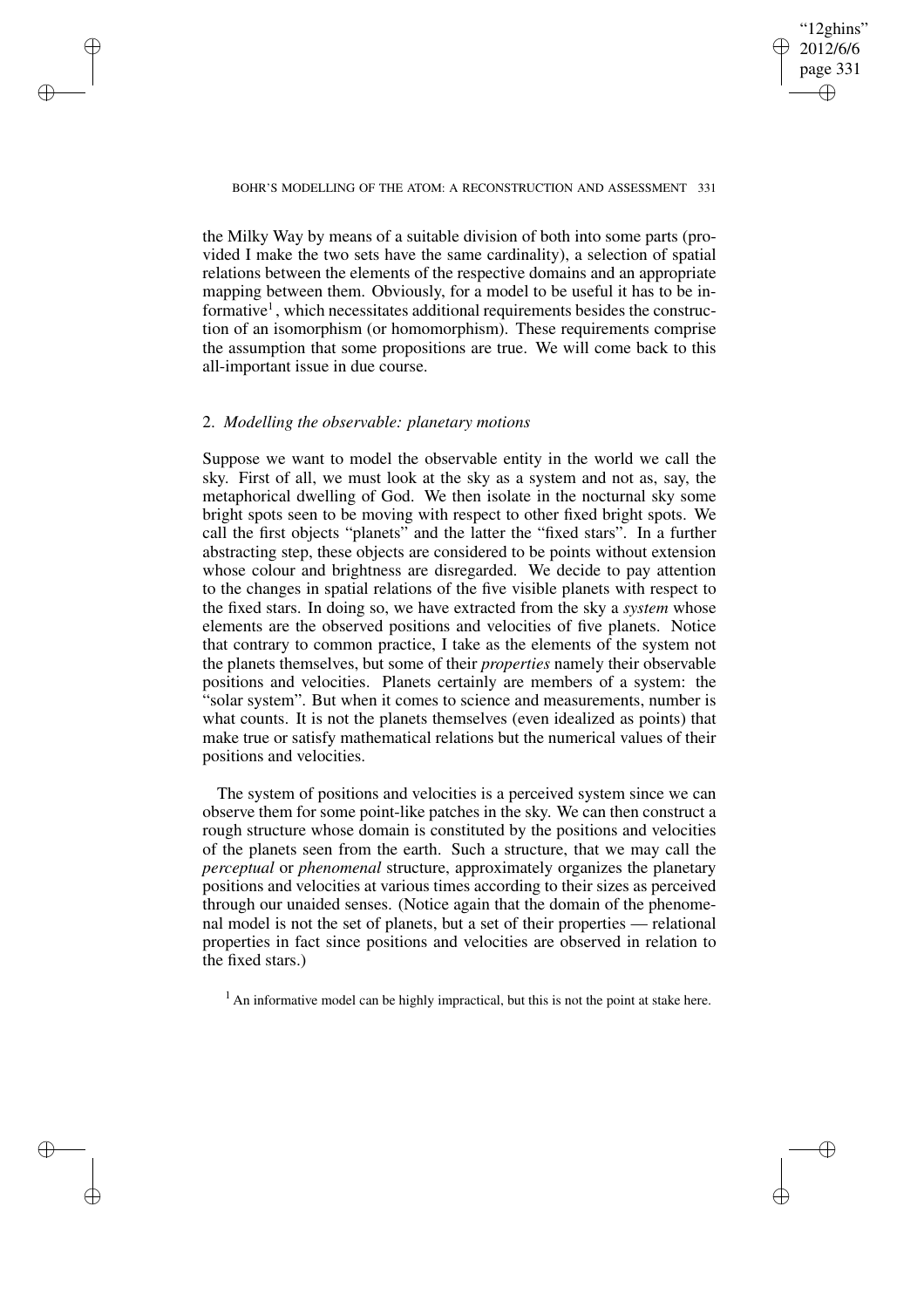✐

#### 332 MICHEL GHINS

Striving for precision, we further endeavour to measure the positions of the planets and their — angular — velocities by means of suitable instruments. The challenge at this stage of our *démarche* is to discover an adequate mathematical relation, *i.e.* a function which fits the data. This demanding task has kept the best minds busy from early antiquity up to the present<sup>2</sup> ... To make a long story short (keeping our eyes focussed on Bohr) and also to simplify the matter, we will suppose that we start with an observer located at the centre of the ellipses<sup>3</sup> that Kepler laboriously discovered by crunching the data patiently collected by his master Tycho-Brahe. We now make the simplifying assumption that planets move on circles. And we focus not on angular velocities but on *orbital frequencies*  $\omega^4$ , that is the number of the complete revolutions of a planet during some unit of time.

We are presently in the process of constructing two structures related by a homomorphic function. These two structures are the *phenomenal structure*  $\mathcal{O} = \langle O, o \rangle$  and the *data model*  $\mathcal{D}_{\mathcal{K}} = \langle D_K, d_K \rangle$  which represents the phenomenal structure. The domain of the phenomenal model, obtained by *secondary* abstraction, contains the orbital frequencies and distances observed with unaided senses<sup>5</sup>; these are organized by an ordering relation  $o$ . The domain of the data model contains the *measured* orbital frequencies and distances to the centre. Kepler's data model is a structure  $\mathcal{D}_K = \langle D_K, d_K \rangle$ whose domain  $D<sub>K</sub>$  contains the *measured* values of the planets orbital frequencies  $\omega'$  and distances  $a'$  of the planets to the centre. (I will use ' to refer to variables that range over *measured* quantities, as opposed to *calculated* theoretical quantities). These data are approximately organized by the relation  $d_k$  which is a function  $f(a') = \omega'$ . Thus,  $\mathcal{D}_\mathcal{K} = \langle {\{\omega', a'\}, f(a') = \omega'} \rangle$ with:

$$
f(a') = \omega' = \frac{2\pi}{(a'^3k)^{1/2}}
$$

 $2$  Due to the perturbations by other planets and satellites, the exact form of the trajectory of a given planet for a long period of time (such as one hundred million years, which is a relatively short period with respect to the age of the earth) remains an open problem.

<sup>3</sup> The actual observations made by an observer on the earth are linked to the observations by an observer at the centre by a simple transformation.

<sup>4</sup> We use Bohr's notations:  $\omega$  is not the angular velocity but the orbital frequency. On a circle with radius a the linear velocity u equals  $2\pi\omega a$ .

<sup>5</sup> Ancient astronomers had already observed that the orbital frequencies have different values for different planets and they also had hypothesized the order of distances for the different planets.

✐

✐

✐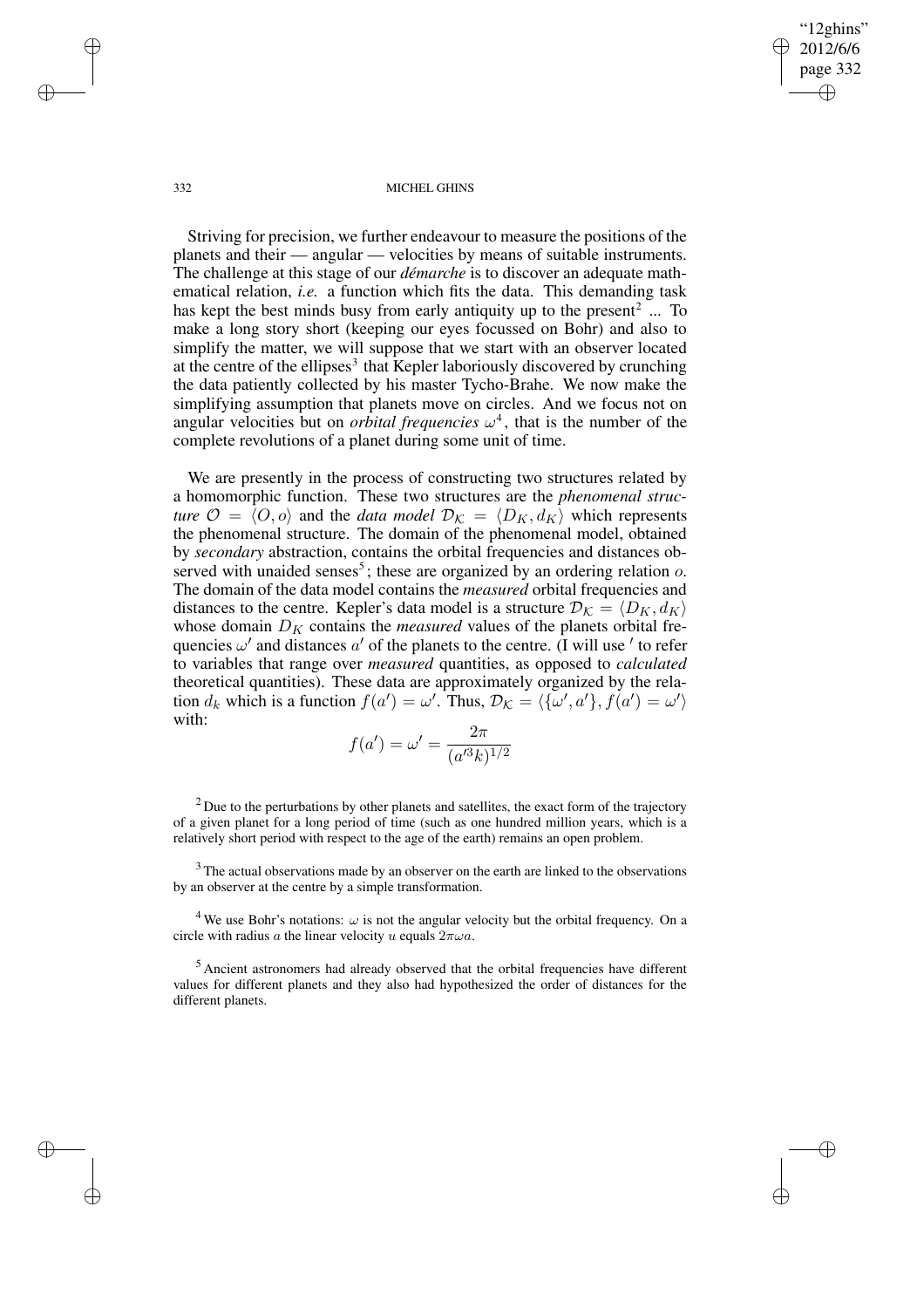✐

## BOHR'S MODELLING OF THE ATOM: A RECONSTRUCTION AND ASSESSMENT 333

✐

✐

✐

✐

where k is Kepler's third law constant.  $\omega'$  and  $\alpha'$  are variables that range over the measured frequencies and distances of the five Keplerian planets:  $\omega'_1, \ldots, \omega'_5; a'_1, \ldots, a'_5$ . Propositions such as "The specific orbital frequency"  $\omega_1'$  is equal to  $f(a') = \omega' = 2\pi/(a'^3k)^{1/2}$  are satisfied by this data model.<sup>6</sup>  $D_K$  provides information on the motion of planets provided we know the meaning of the numerical symbols used (they denote or refer to the orbital frequencies and distances of the planets); in other words, we must know the *code* used in the representation.

This is of course not enough. Reliable information is conveyed only if the results of measurements are reasonably accurate: the informative content of the data model relies on the *truth* of some propositions, typically propositions that assign a measured orbital frequency to a given planet, such as "The orbital frequency *of planet 1* is  $\omega_1$ ". Predicative propositions of this kind are not satisfied or made true by the data model; they are the conditions of possibility for the data model to possess some informative content. I will refer to predicative propositions of this kind as *ontic propositions* since they assert that some real entities possess some properties. So far, we have constructed the phenomenal structure and the data model. It is easy to construct a homomorphism between the two structures that associates to a measured orbital frequency and distance, an observable orbital frequency and distance, such that the structure is preserved. Then, we say that the data model represents the phenomenal structure, *i.e.* is a model in the representative sense.

One of Newton's momentous achievements was to merge Kepler's kinematical theory into a broader mathematical theoretical structure, namely a dynamical structure which introduces masses and forces. The Kepler-Newton model contains a specific force function which is none other than Newton's inverse square law of universal gravitation. Together with suitable initial conditions, we obtain a continuous array of *calculated* stationary orbits, associated with specific theoretical orbital frequencies  $\omega$  and precise energy levels W.

We then construct another model  $\mathcal{H}_{\mathcal{K}} = \langle H_K, h_K \rangle$  the domain of which  $H_K$  contains the theoretical energy levels of the five planets  $W_n$ , their masses  $m_n$ , their orbital frequencies  $\omega_n$  and their distances  $a_n$  to the centre:

<sup>&</sup>lt;sup>6</sup>This appears to be redundant, even trivial. But see Suppes' very simple example of a structure D of two natural numbers 1, 2 organized by the order relation  $\geq$ , namely  $\mathcal{D} =$  $\langle \{1, 2\}, \rangle$  which satisfies propositions such as  $2 \ge 1$  (Suppes 2002, 26).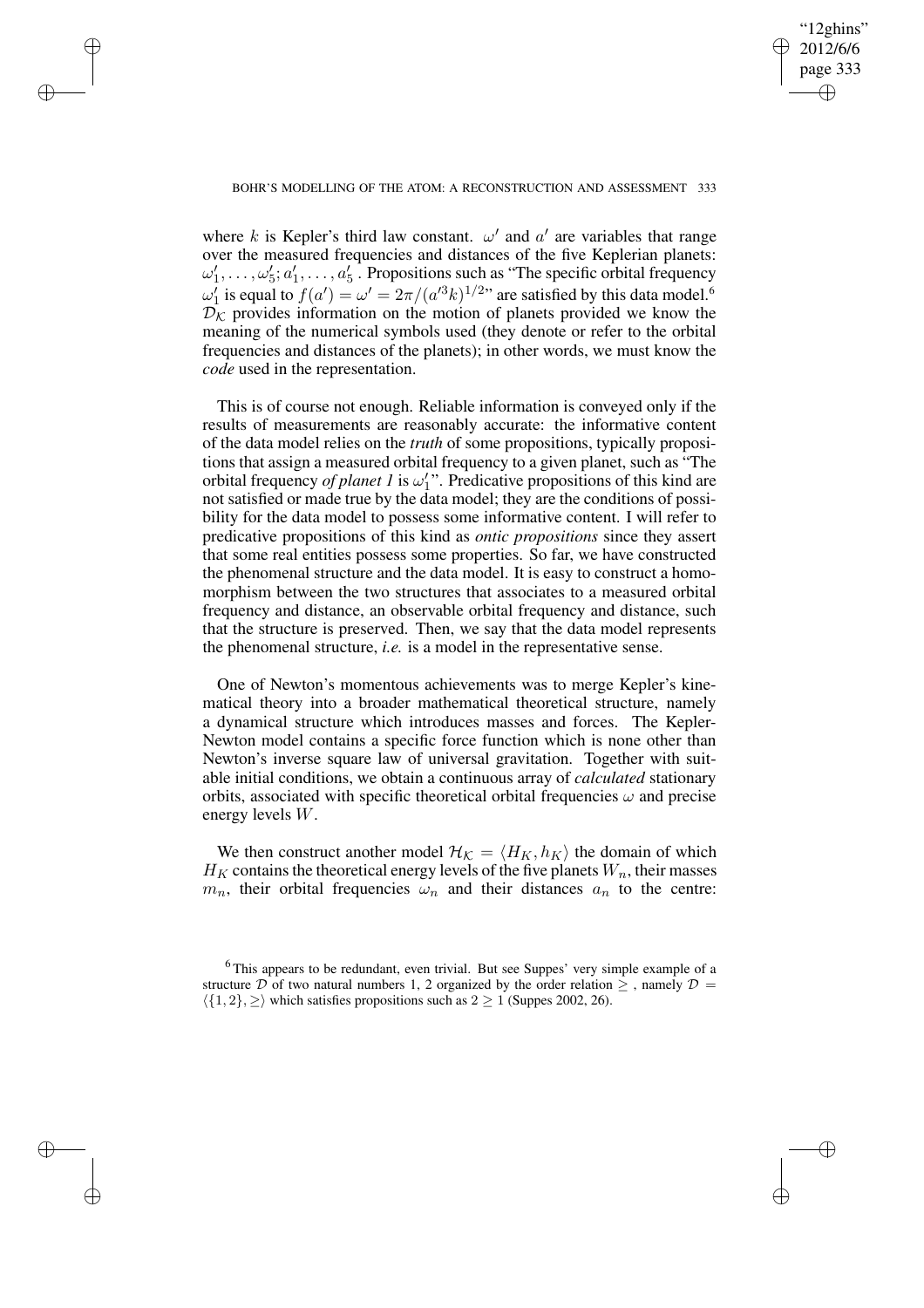✐

### 334 MICHEL GHINS

 $H_K = \{W_n, m_n, \omega_n, a_n\}$  (the index n ranges over natural numbers that are assigned to the five planets). Such a set is organized by the function  $f^* (= h_K^{\mathcal{S}})$ :

$$
f^*(m, \omega, a) = 2\pi^2 m \omega^2 a^2 = W
$$
 (1)

Now, we construct an isomorphism F between  $\mathcal{H}_{\mathcal{K}}$  and  $\mathcal{D}_{\mathcal{K}}$  that maps the theoretical orbital frequencies and distances in  $H_K$  into the measured orbital frequencies and distances in  $D_k$ : F is constructed such as  $F(\omega_n) = \omega'_n$  $n \n$  and  $F(a_n) = a'_n$ <sup>'</sup><sub>n</sub>. We must add the further condition that  $\omega_n \simeq \omega_n^{\gamma}$  $\sum_{n=1}^{\infty}$  and  $a_n \simeq a'_n$ n : the calculated values and the measured values have to be approximately equal. When  $W_n = f^*(m_n, \omega_n, a_n)$  we also have  $F(\omega_n) = f(F(a_n))$ .  $\mathcal{H}_\mathcal{K}$ is a substructure of the Newton-Kepler model  $\mathcal{H}_{\mathcal{NK}}$ . We can say, using Bas van Fraassen's terminology, that the model  $\mathcal{H}_{\mathcal{NK}}$  is empirically adequate and that the phenomenal structure has been embedded in  $\mathcal{H}_{\mathcal{N}\mathcal{K}}$ .<sup>7</sup>

Our construction can be summarized in the following schema.

Sky (phenomenon)

# ↓

Phenomenal structure of observed orbital frequencies and distances  $\mathcal{O} = \langle O, o \rangle$ 

∼ isomorphism

Data model of measured frequencies and distances  $\mathcal{D}_{\mathcal{K}} = \langle D_K, d_K \rangle$ 

 $\sim$  isomorphism  $F$ 

Substructure  $\mathcal{H}_{\mathcal{K}} = \langle H_K, h_K \rangle$  of the theoretical model

∩

Newton-Kepler Theoretical model  $\mathcal{H}_{NK} = \langle H_{NK}, h_{NK} \rangle$ 

 $7$ I introduced the additional notion of phenomenal model, which is not used by van Fraassen as an intermediary link between phenomena and data models (Ghins 2010).

✐

✐

✐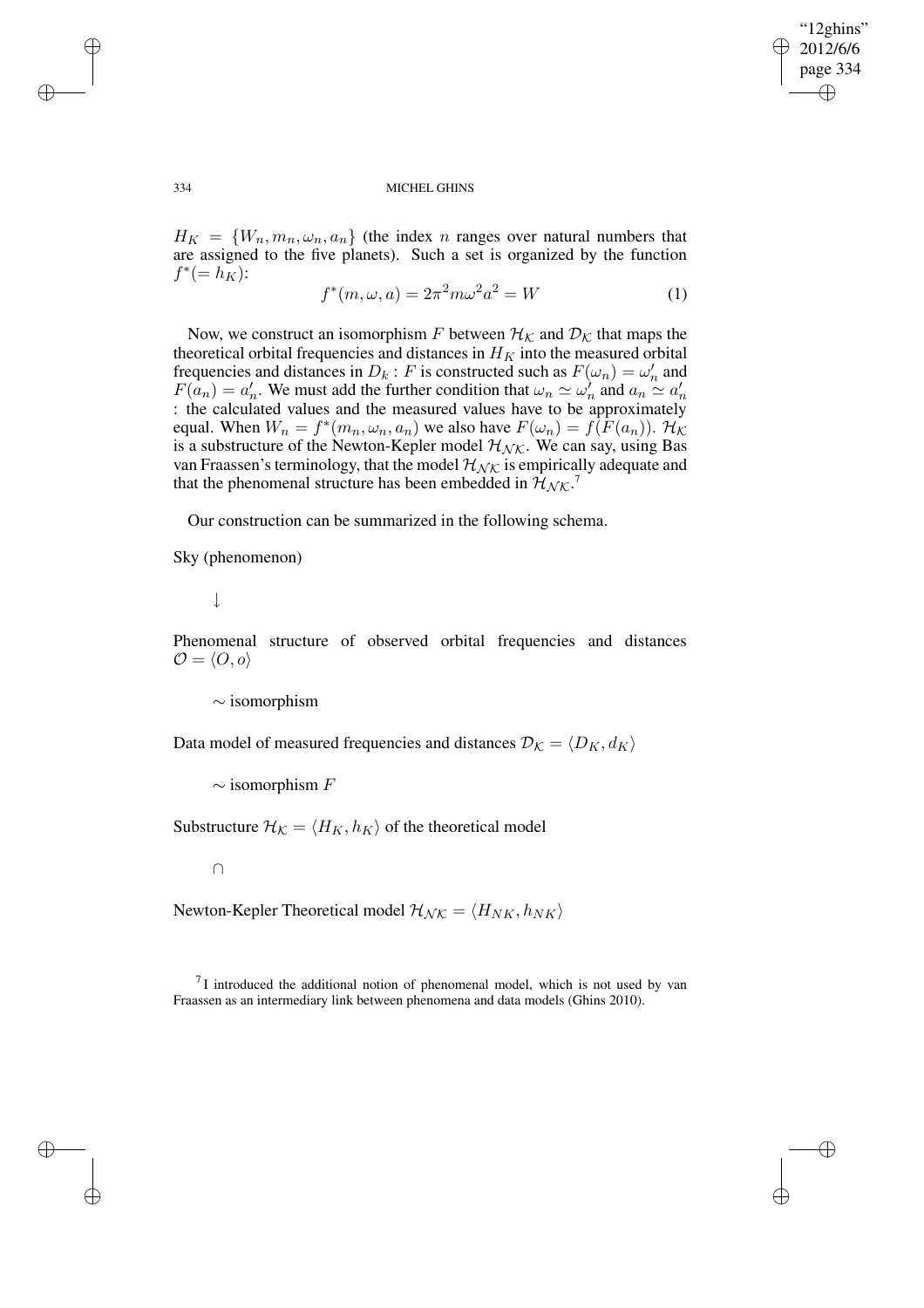## "12ghins" 2012/6/6 page 335 ✐ ✐

✐

✐

### BOHR'S MODELLING OF THE ATOM: A RECONSTRUCTION AND ASSESSMENT 335

The theoretical Newton-Kepler model here corresponds of course to a twomass system, with one of the masses much bigger than the other, whose domain contains all the continuous possible energy levels for the smaller mass. Using this model, the energy *differences* between two possible states of the smaller mass can easily be calculated. This will be of some relevance when we get to the Bohr model.

# 3. *Modelling the unobservable: atomic energy levels*

✐

✐

✐

✐

The orbital frequencies of bright spots in the sky can be observed with the naked eye whereas the orbital frequencies of electrons revolving around a nucleus cannot. Yet few would dispute that modelling *un*observable systems plays a decisive role in physics. Typically, previously successful models are employed as guides for the construction of models of newly investigated systems. "Guide" is a vague term however. Happily, we can benefit from the work of the numerous scholars who in the past century have paid considerable attention to the *heuristic* role played by models. Mary Hesse (1966), among others, emphasized that in order to construct a model of a system (which need not be observable) that has not been hitherto modelled, we must assume that some kind of resemblance or *analogy* obtains between the newly investigated system and some system (which need not be observable either) for which a performing model is already at hand. As we shall presently see in our reconstruction of Bohr's successful attempt to model the hydrogen atom, the concept of analogy can be adequately and economically captured in this case by means of the sharing of some properties and the notion of homomorphism only, without having to resort to the notions of "quasi-structure" and "partial homomorphisms". On this issue, I disagree with what Newton Da Costa and Steven French (2003) contend.

In his celebrated 1913 papers "On the Constitution of Atoms and Molecules", Niels Bohr takes as his point of departure the scattering experiments performed with alpha particles by Geiger and Marsden. These experiments support Rutherford's *view* (*not* his *model*, in my sense: see below) of the atom as made of a massive and positively charged nucleus the radius of which is extremely small with respect to the dimensions of the atom and which is surrounded by electrons with very tiny mass. Those experiments clearly point to some "positive" (Hesse 1966) analogy between the solar system and the atomic system, as Jean Perrin had already suggested as early as 1901. In the atom, the nucleus and the electrons play the roles of the sun and the planets, respectively.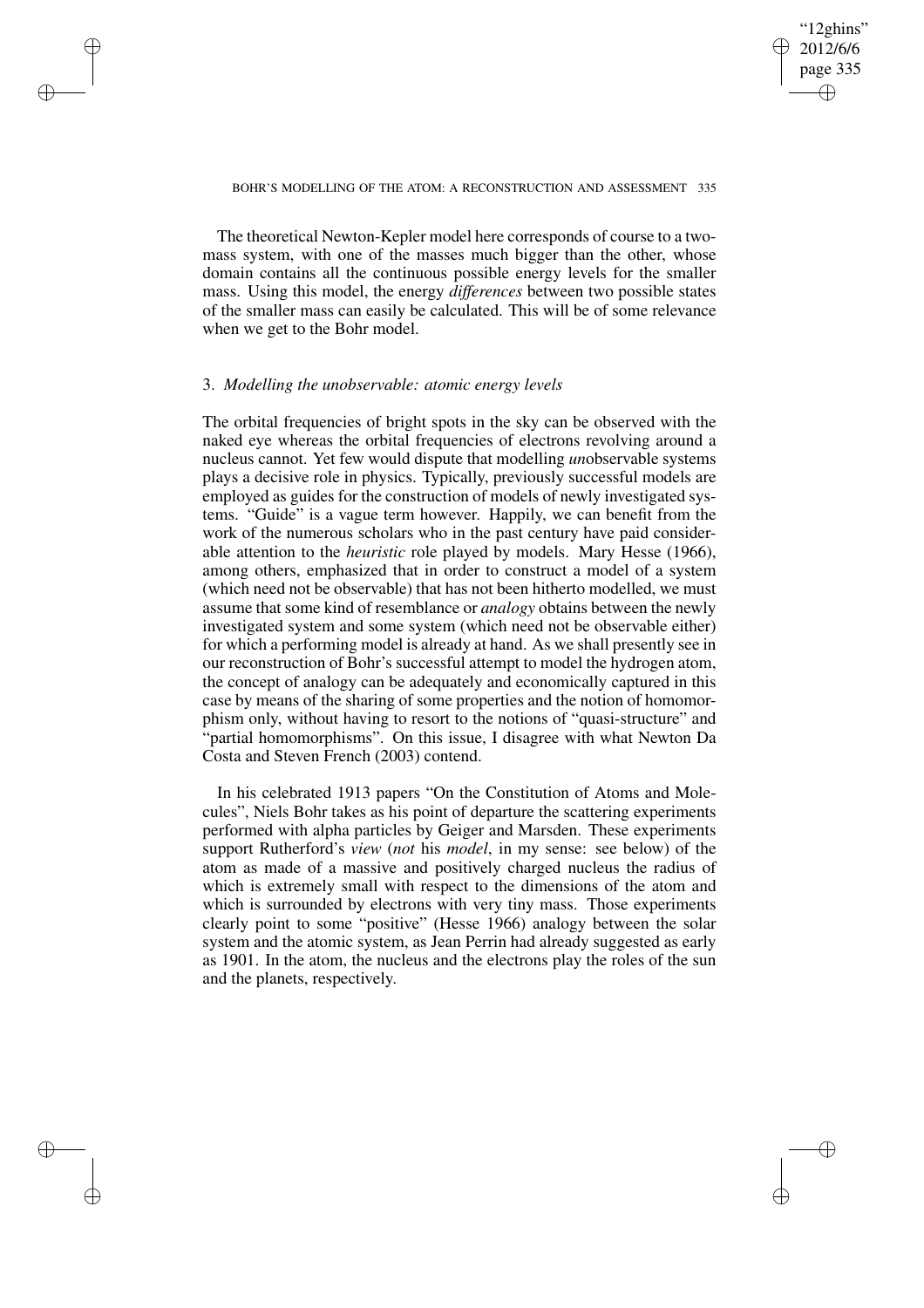✐

#### 336 MICHEL GHINS

By pursuing this line of thought, we can construct a homomorphism between the *possible* orbital frequencies and distances of a mass gravitationally revolving around a much bigger mass and the possible orbital frequencies and distances to the nucleus of an electron in the hydrogen atom. As a first step we consider all possible orbits in conformity with what is suggested by the assumed positive analogy between the hydrogen atom and a single planet-sun system. The homomorphism maps the possible orbital frequencies and distances of a single planet into the possible electronic orbital frequencies and distances to the nucleus, in such a way that the structural relations between the orbital frequencies  $\omega$  and distances a to the centre are preserved under the mapping. One supposes — as Rutherford and Bohr did — that ontic propositions asserting that electrons have orbital frequencies and distances to the nucleus (which is located at the centre of electronic circular orbits as Bohr assumes) are true, and therefore that electrons have energies corresponding to these orbital frequencies.

For the sake of simplicity, I will skip the step of the construction of a model of orbital frequencies and distances for electrons and look at the construction of a model of the possible electronic *energy levels*, *orbital frequencies* and *distances*  $\mathcal{H}_{\mathcal{R}} = \langle H_R, h_R \rangle$ .  $h_R$  has the same mathematical form (1) as  $f^*(- h_K)$  above. The domain  $H_R$  is continuous: in Rutherford's model the energies of the electrons can take continuous values. Obviously,  $\mathcal{H}_{\mathcal{R}} = \langle H_R, h_R \rangle$  is *not* a data model since the orbital frequencies and distances are not measurable. Strictly speaking,  $\mathcal{H}_{\mathcal{R}} = \langle H_R, h_R \rangle$  is the Rutherford *model*, even if Rutherford himself does not seem to have entertained hypotheses on the precise values of the electron's orbital frequencies and energies. Since the electron and the nucleus have opposite charges it is reasonable to suppose that they attract each other in compliance with Coulomb's law for the electrostatic force<sup>8</sup> which is an inverse square law just as Newton's law for the gravitational force is. We can thus construct an homomorphism between  $\mathcal{H}_{\mathcal{R}} = \langle H_R, h_R \rangle$  and a Keplerian model (whose domain contains the properties of a single planet)  $\mathcal{H}_{\mathcal{K}} = \langle H_K, h_K \rangle$ such that energy levels are sent to proportional energy levels. The Rutherford model  $\mathcal{H}_{\mathcal{R}} = \langle H_R, h_R \rangle$  is a substructure of a Newton-Coulomb model  $\mathcal{H}_{\mathcal{NC}} = \langle H_{\mathcal{NC}}, h_{\mathcal{NC}} \rangle$  in which the central force is not the gravitational force but the Coulomb force. This model is homomorphic, even isomorphic, to the Newton-Kepler model  $\mathcal{H}_{\mathcal{N}\mathcal{K}} = \langle H_{NK}, h_{NK} \rangle$  mentioned above given a function that sends energies to proportional energies etc. in such a way that the mathematical relations are preserved.

<sup>8</sup> The gravitational attraction nucleus-electron is much smaller than the electrostatic attraction and can be neglected.

✐

✐

✐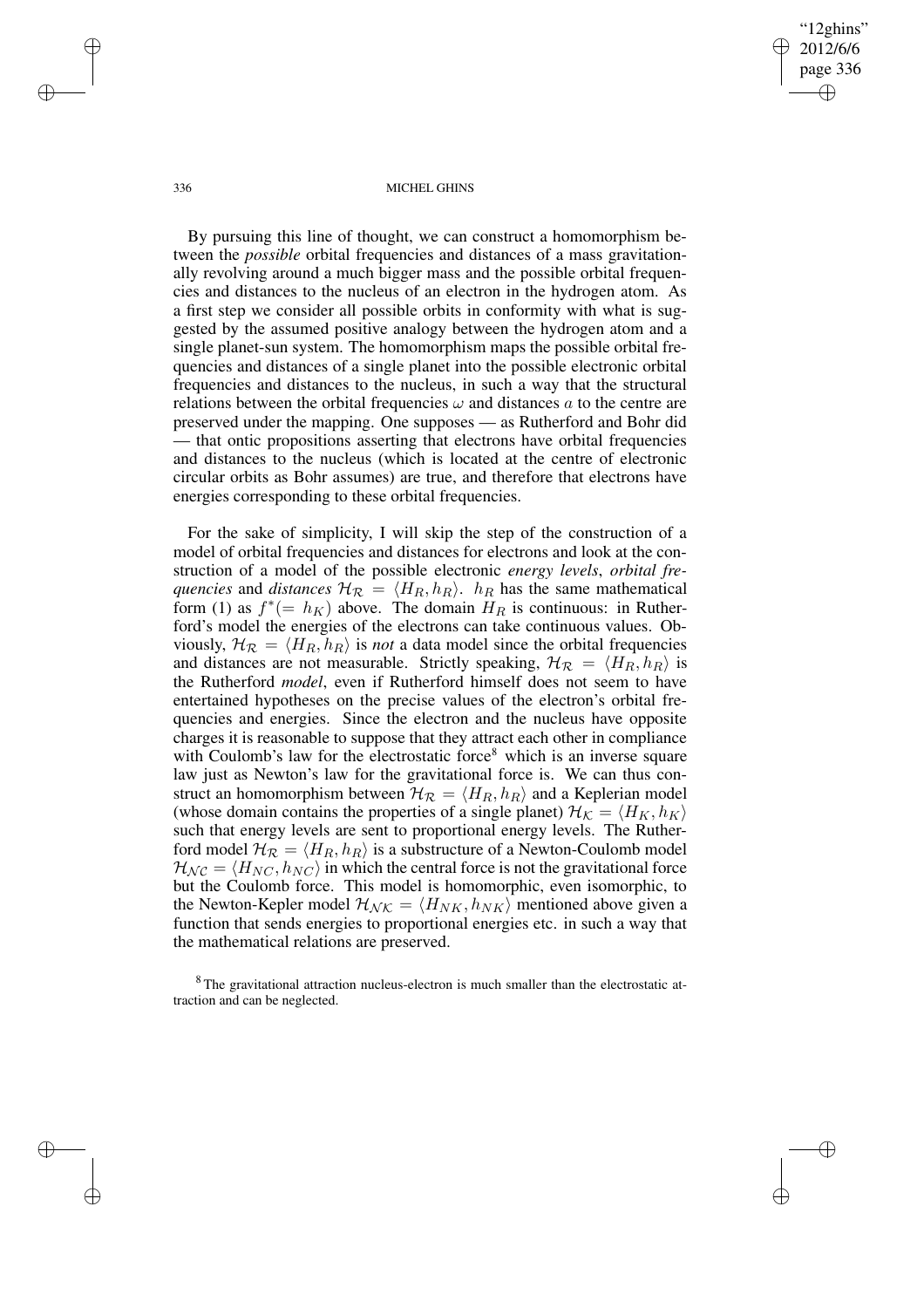## "12ghins" 2012/6/6 page 337 ✐ ✐

✐

✐

### BOHR'S MODELLING OF THE ATOM: A RECONSTRUCTION AND ASSESSMENT 337

✐

✐

✐

✐

So far the construction of the atomic model has been carried out on the basis of assumed *positive* analogies between the atomic model and the planetary model. We assumed the truth of ontic propositions which attribute to electrons specific properties that are *identical* to some properties of the planets. Electrons are supposed to have orbital frequencies and to occupy energy levels. Besides, the Coulomb force is mathematically similar to the Newtonian gravitational force. These ontic propositions permit the construction of structures which are not only structurally similar but also *resemble* one another in some particular respects: electrons are assumed to be like planets with respect to some selected properties. Then, the possible energy levels, masses, frequencies and distances of the orbiting body in the gravitational system are homomorphically sent to the possible energy levels, mass (which is constant in the present case), frequencies and energy levels of electrons.

The well-known quandary at this point is that Maxwell's laws of classical electrodynamics require that accelerated charges emit radiation. Accordingly, a revolving electron should not revolve on stationary orbits but spiral down to the nucleus while losing energy by emitting an electromagnetic radiation of continuous frequency. However, the experimental data first show that an atom does *not* emit any electromagnetic radiation except when it is excited, for example, when it is submitted to an electric discharge, and second that the emitted radiation spectrum is *not* continuous but discrete. Confronted with these experimental results, Bohr assumes first that electrons do *not* emit radiation while revolving on some *discrete* orbits which are consequently supposed to be stationary and second that an electron emits (or absorbs) a homogeneous (monochromatic) radiation only when jumping from one orbit to another.

Bohr provides a detailed calculation for the hydrogen atom, assuming for simplicity — that a single electron moves on *circular* orbits with discrete *orbital frequencies*  $\omega_n$  and therefore specific discrete energy levels  $W_n$ . Bohr imposes the following specific condition<sup>9</sup> for the quantization of energy as a function of  $\omega_n$ , Planck's constant h and the quantum positive natural number n:

$$
W_n = nh \frac{\omega_n}{2} \tag{2}
$$

By using *classical* formulas only, Bohr deduces the mathematical expression for the energy levels as a function of the mass of the electron  $m$ , its

 $9$  Hendry (1993, p. 111) rightly stresses that Bohr uses Balmer's formula in order to get the precise mathematical formula for the quantification of orbits, whereas the principle of the quantification of the orbits is justified on other grounds. For Bohr's motivations behind assumption (2), see Norton (2000).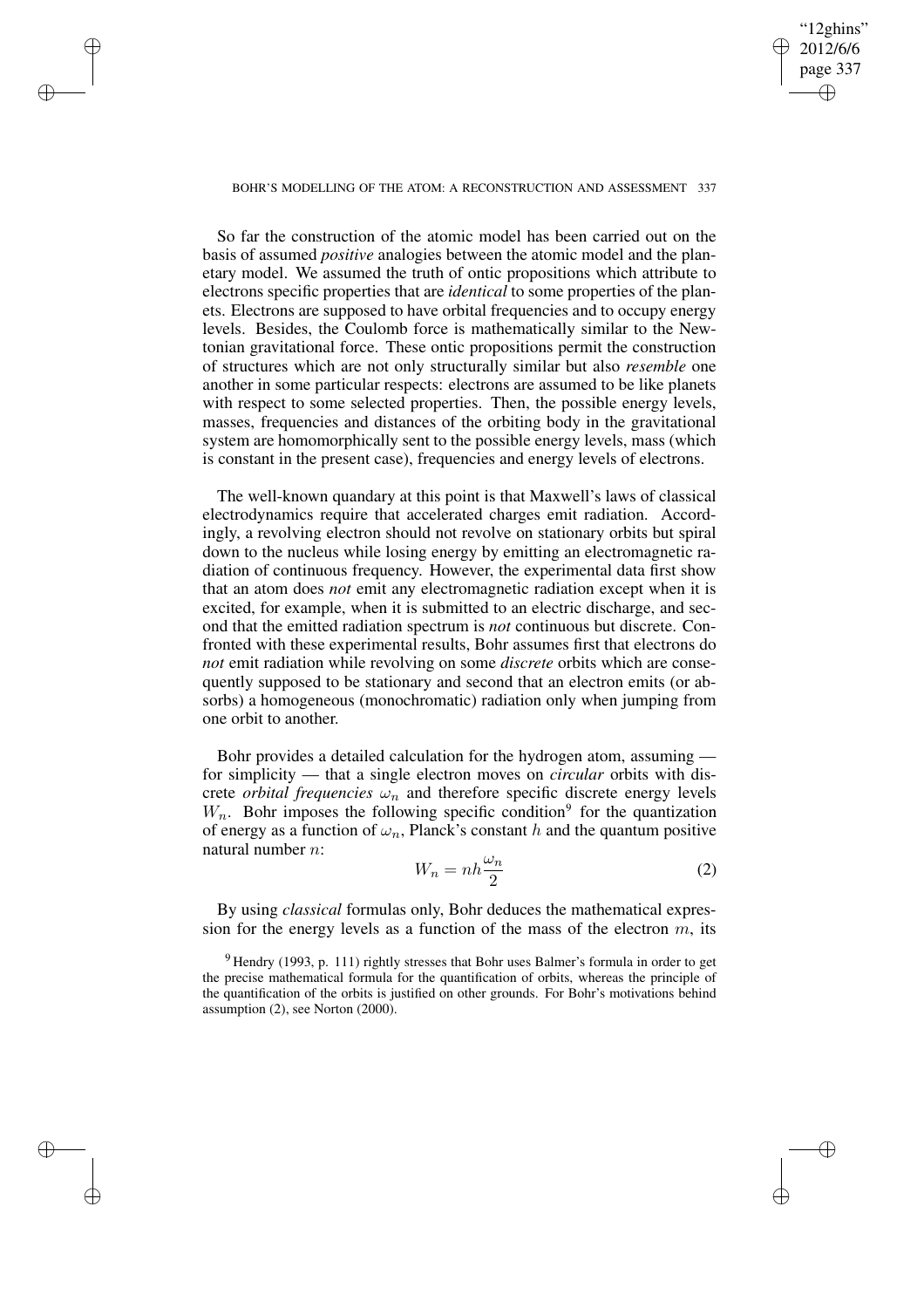✐

### 338 MICHEL GHINS

charge  $e$ , Planck's constant  $h$  and the quantum number  $n$ :

$$
W_n = \frac{2\pi^2 m e^4}{n^2 h^2} \tag{3}
$$

It is important to notice that the kinematical orbital frequency  $\omega_n$  and the distance to the nucleus  $a_n$  do not occur in this formula. At this point, we construct a model  $\mathcal{H}_{\mathcal{B}} = \langle H_B, h_B \rangle$  the domain  $H_B$  of which contains energies and natural numbers. These are structured by equation (3). Thus  $\mathcal{H}_{\mathcal{B}} = \langle \{W_n, n\}, W_n = f_B(n) \rangle$  with  $f_B(n) = 2\pi^2 m e^4/n^2 h^2$ . Then, we establish a homomorphic function B from  $H_B$  to  $H_R$  that sends energies and natural numbers to equal energies and orbital frequencies in such a way that if  $W_n = 2\pi^2me^4/n^2h^2$  then  $B(W_n) = 2\pi^2mB(n)^2a^2$ . So far, our reconstruction of Bohr's *démarche* can be summarized thus:

| Two-mass system                            |        | Hydrogen atom                              |
|--------------------------------------------|--------|--------------------------------------------|
| abstraction                                |        | abstraction                                |
| Keplerian model                            |        | Rutherford's model                         |
| $\mathcal{H}_K = \langle H_K, h_K \rangle$ | $\sim$ | $\mathcal{H}_R = \langle H_R, h_R \rangle$ |
|                                            |        |                                            |

Homomorphism (positive analogy)

 $∼$  B

# $H_B = H_B, h_B >$

Except for the quantization condition (2) for the energy levels, Bohr proceeded by relying on formulas of classical mechanics and the Coulomb force law only. He was of course fully aware that his assumption that the electrons do not emit radiation while circulating on some orbit flatly contradicts classical electromagnetism. Yet, such a contradiction does *not* imply that his model is *internally* inconsistent, as we will show below. Now, the energy levels of the electrons are not experimentally knowable unless some hypothesis is made about the link that connects them with some measurable properties, namely the emitted electromagnetic frequencies  $\nu$ . Bohr assumes that

✐

✐

✐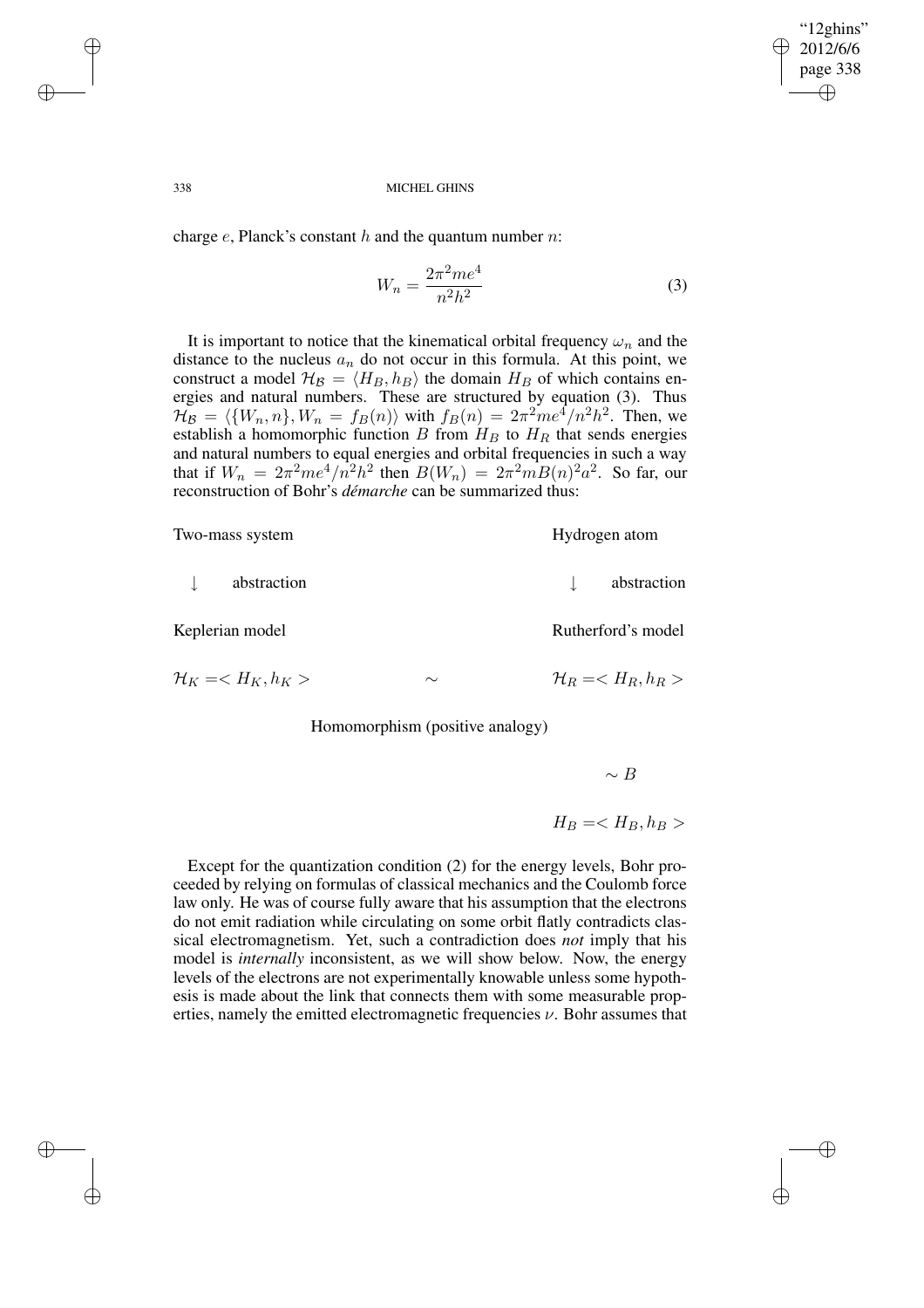✐

## BOHR'S MODELLING OF THE ATOM: A RECONSTRUCTION AND ASSESSMENT 339

when an electron transits from one orbit  $n'$  to an orbit n closer to the nucleus (with *n* smaller than  $n'$ ), it emits a monochromatic quantum of radiation  $h\nu$ whose energy is equal to the *difference* of the mechanical energies associated with these orbits:

$$
W_n - W_{n'} = \frac{2\pi^2me^4}{h^2} \left(\frac{1}{n^2} - \frac{1}{n'^2}\right) = h\nu
$$

And thus:

✐

✐

✐

✐

$$
\nu = \frac{2\pi^2 m e^4}{h^3} \left( \frac{1}{n^2} - \frac{1}{n'^2} \right)
$$
 (4)

For  $n = 2$ , we recover Balmer's formula. Although the values of the emitted frequencies are not directly observable, colours surely are and can be analyzed by means of a spectrometer. We thus get a data model of frequencies and natural numbers  $\mathcal{D}_{\nu} = \langle D_{\nu}, d_{\nu} \rangle$  whose domain  $D_{\nu} = \{ \nu, n, n' \}$ is structured by formula (4) with the condition  $n < n'$ . Such a data model is homomorphic to a model of *differences* of energies which can be easily constructed from  $\mathcal{H}_{\mathcal{B}}$ . If we take  $n'$  to be infinite, we get a model  $\mathcal{D}_{\nu}^{*}$  which is homomorphic to the model  $\mathcal{H}_{\mathcal{B}}$ . In this particular case of the binding of a free electron, energy levels are sent to electromagnetic frequencies in such a way that pairs  $(W_n, n)$  satisfying (3) are mapped into pairs  $(\nu, n)$  satisfying (4).  $\mathcal{D}_{\nu}^{*}$  is the model of electromagnetic frequencies emitted by a free electron when falling to an orbit associated with the quantum number  $n$ . Empirical adequacy is achieved if the calculated electromagnetic frequencies are approximately equal to the observed frequencies for given natural numbers. The kinematic characteristics of the classical orbits of the electrons, namely the orbital frequency  $\omega$  and the distance a to the nucleus — *albeit* not observable — are readily calculable from the measured values of the emitted frequencies.

A sceptical reader may rightly question at this stage the faithfulness of our reconstruction of Bohr's *démarche*. Well, in his original paper, Bohr claims that his theory is based on two main assumptions and two special ones. The two main assumptions are:

"1. That the dynamical equilibrium of the systems in the stationary states can be discussed by help of the ordinary mechanics, while the passing of the system between two stationary states cannot be treated on that basis.

2. That the latter process is followed by the emission of a *homogeneous* radiation, for which the relation between the frequency and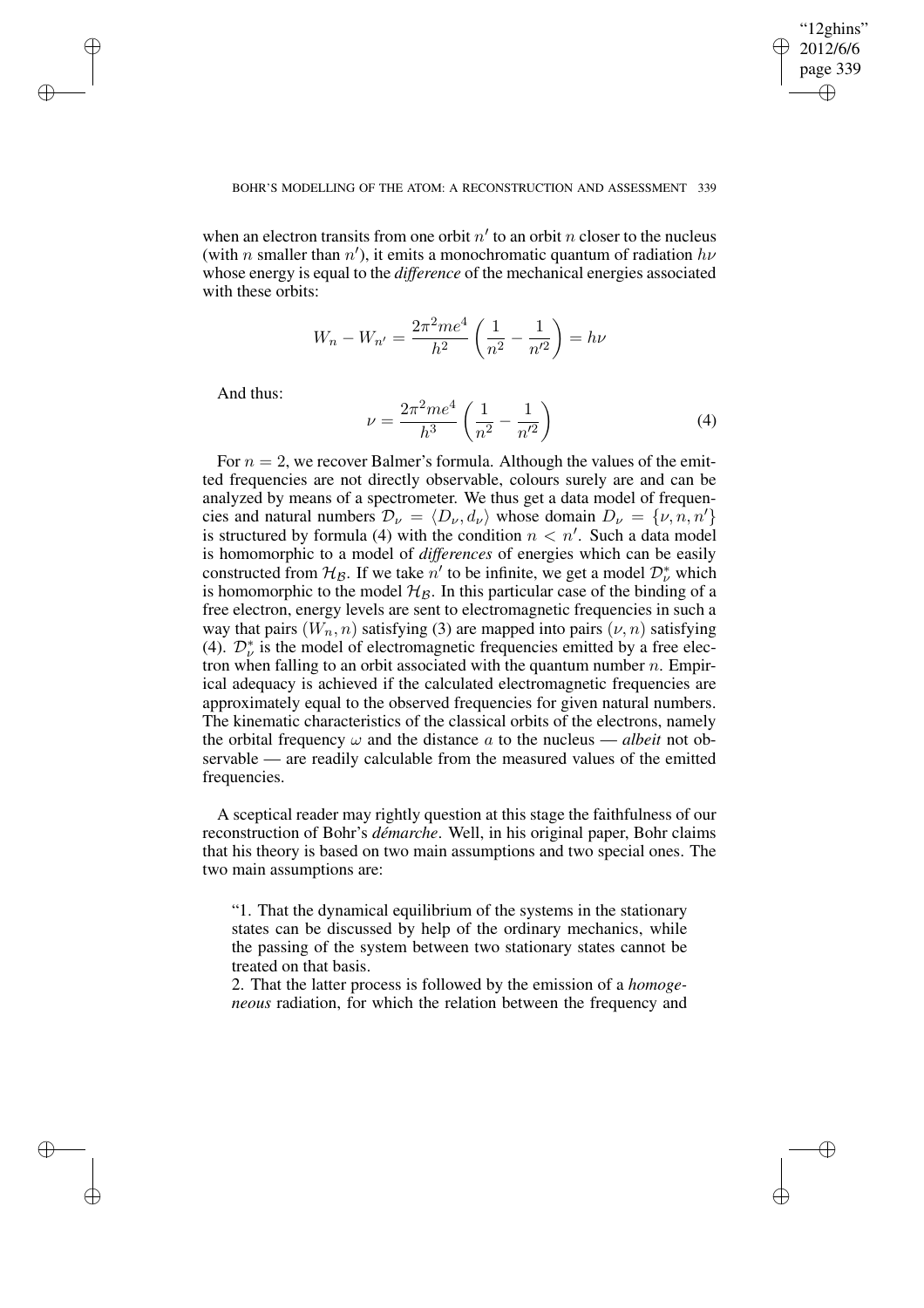"12ghins" 2012/6/6 page 340 ✐ ✐

✐

✐

### 340 MICHEL GHINS

the amount of energy emitted is the one given by Planck's theory." (Bohr 1913, p. 7)

And the two special assumptions are:

"1. That the different stationary states correspond to the emission of a different number of Planck's energy quanta.<sup>10</sup>

2. That the frequency of the radiation emitted during the passing of the system from a state in which no energy is yet radiated out to one of the stationary states, is equal to half the frequency of revolution of the electron in the latter state." (Bohr 1913, p. 8)

The cash value of these assumptions is the mathematical theory that Bohr formulates on their basis and which we presented above. As we saw, in order to account for the spectral lines for the hydrogen atom (and also for the ionized helium atom with one electron) there is no need to consider the mechanical trajectory that the electron would perhaps follow when passing from an orbit to another, nor the stationary trajectories: Bohr's model remains silent on those hypothetical trajectories. The only thing that matters is the differences in mechanical energies of the initial and final states of the electron, which correspond to the energy  $h\nu$  of the "homogeneous" (monochromatic) emitted quantum. At the end of the day, what counts in physics are not the assumptions formulated in common language, but the equations and the structures that satisfy them, *i.e.* the theories that account for the data. When tackling philosophical problems it seems advisable to focus on the latter rather than on the former.

## 4. *Is Bohr's theory inconsistent?*

As of today, the view that the Bohr model is inconsistent still prevails among philosophers and historians of physics<sup>11</sup>. Several authors (Priest 2002, da Costa and French 2003, Bueno 2006) even contend that Bohr's atomic theory is a prime example for displaying the fecundity of some inconsistent models in physics and they use it as a springboard to promote some paraconsistent logical systems as tools for understanding model construction in

<sup>10</sup> This refers to the special case when a free electron falls on an energy level  $W_n$ .

 $11$  The prevalence of this opinion is probably due to the lingering influences of Lakatos (1970) and Feyerabend (1978) who saw in Bohr's theory an exemplary case of inconsistent physical theory.

✐

✐

✐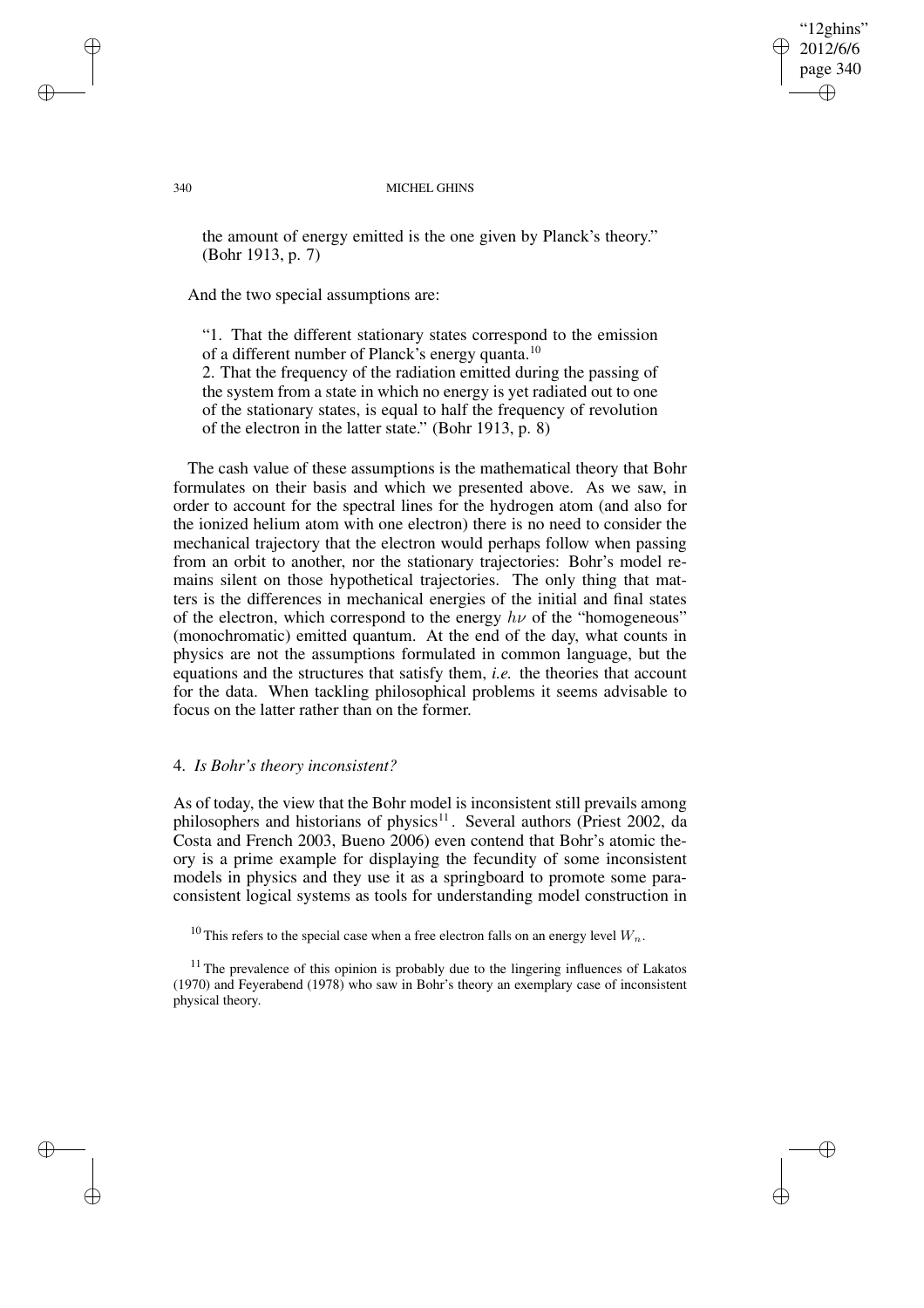✐

## BOHR'S MODELLING OF THE ATOM: A RECONSTRUCTION AND ASSESSMENT 341

✐

✐

✐

✐

science. My aim here is not to dispute the utility of paraconsistent logics for understanding scientific modelling in some specific instances, but to briefly show, following Peter Vickers<sup>12</sup>, that the particular case of Bohr's model does not provide solid grounds for supporting the agenda of the friends of paraconsistency.

Before we show this, some clarifying remarks on my construal of theories are in order. A physical theory contains two ingredients: first, a class of models and second, a set of propositions (namely interpreted statements or sentences) that are made true or satisfied by these models. As we saw above, models perform a double role: they are possible representations of other structures and they also satisfy some propositions. In our reconstruction of Bohr's model, we mainly concentrated on the representative role of models. It is time we focus on propositions and pay attention to the sets of relations that are supposed to hold between the elements of a domain. For example, the Newton-Coulomb model  $\mathcal{H}_{\mathcal{NC}} = \langle H_{NC}, h_{NC} \rangle$  is supposed to make true the formulas for the energy levels of a system of two charged bodies linked by a central electrostatic force. Without entering into technical subtleties and thus not pretending to achieve complete rigor<sup>13</sup> we suppose that the domain  $H_{NC}$  not only contains theoretical values for energy levels, but also for masses, positions, charges and velocities and that the  $h_{NC}$  are the mathematical relations that hold between the values of those physical variables. Thus  $H_{NC}$  makes true the Coulomb force law and the other classical laws for point mechanics.

The connection with a real system is achieved through propositions that assert that some entities in the world, such as electrons, have such and such properties that take the values that belong to the domain of the model. Such propositions, when true, permit our models to escape from the realm of pure mathematics and reach out as representations of real systems in the world. These propositions — which I called *ontic* propositions<sup>14</sup> do *not* belong to

 $12$  For a detailed discussion of the inconsistency charges that have been levelled against Bohr's model, see Vickers (forthcoming, chapter 3).

 $13$  For a rigorous treatment the reader is advised to consult the classical works by Patrick Suppes summarized in his *Representation and Invariance of Scientific Structures* (2002). However in our presentation of models, the elements of the domains are the values of some physical properties and not things such as points, electrons etc. Strictly speaking, it is these values that satisfy the mathematical formulas.

 $14$  Ontic propositions are to be carefully distinguished from "coordinative" or "bridging" principles. Such principles have been introduced in the framework of the syntactic view of theories in order to semantically interpret sentences or statements and were supposed to be part and parcel of theories. Such principles, in the context of the model-theoretic approach,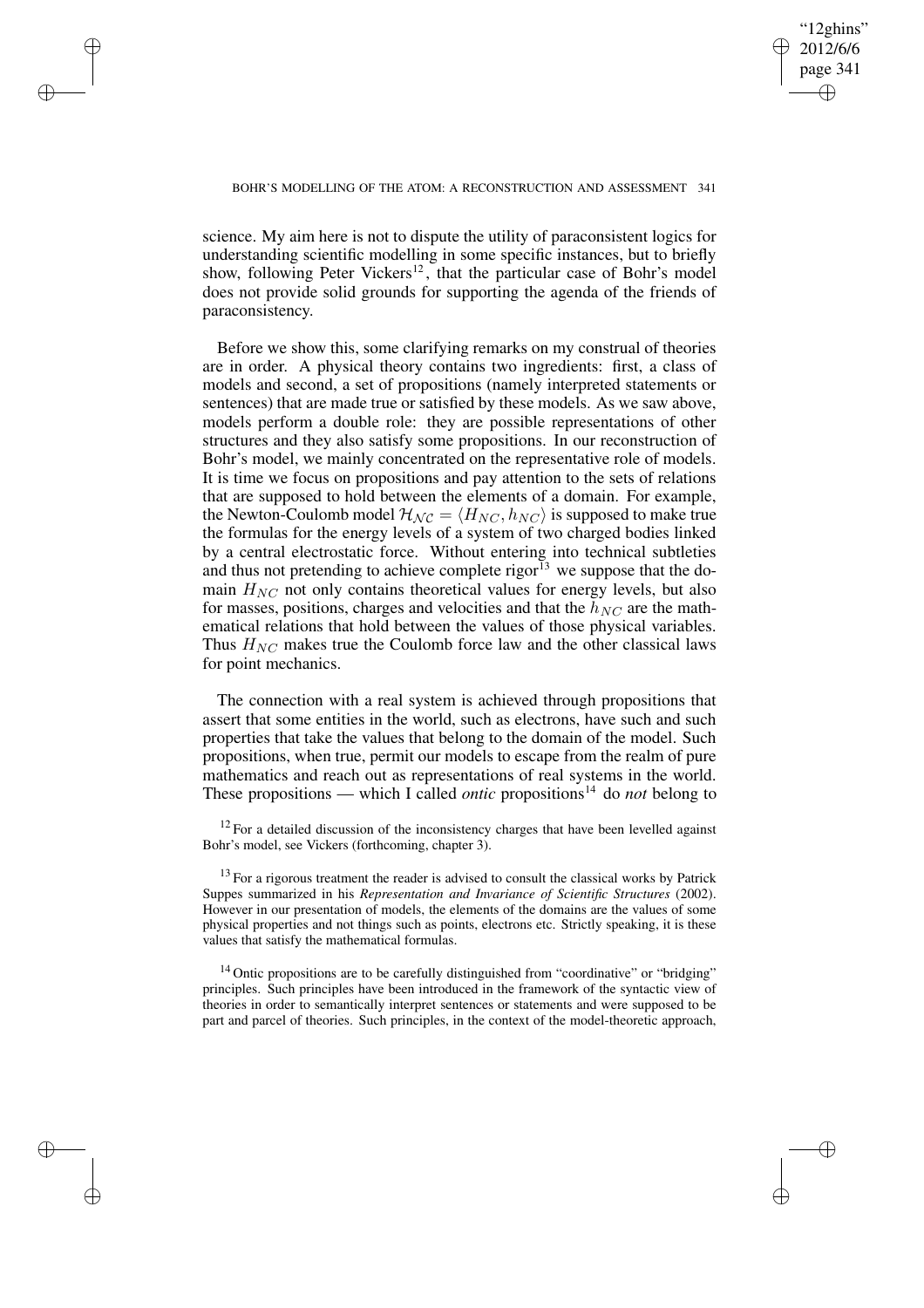"12ghins" 2012/6/6 page 342 ✐ ✐

✐

✐

### 342 MICHEL GHINS

the theory but are the conditions of possibility of its successful application to systems in the physical world.

If we take the set of mathematical formulas or laws that are satisfied by the models described above, we would have a hard time to deduce from them a proposition of the form " $p$  and not- $p$ " by means of the truth-preserving rules of standard logic. As Vickers aptly remarks, no such deduction is to be found in the rather extended literature on the issue of the consistency of Bohr's model. Granted, the absence of a derivation of a contradictory proposition from Bohr's formulas does not prove the consistency of his theory. In the present case however, there is no doubt that the burden of proof rests on the shoulders of those who wish to saddle Bohr with an inconsistency charge.

As Vickers and others (Bartelborth 1989a, 1989b, Hendry 1993, Hettema 1995) have maintained, we must carefully distinguish between *internal* and *external* consistency. If we confine ourselves to Bohr's mathematical theory of the hydrogen atom its consistency is not in jeopardy. In fact, the major charge of inconsistency rests on the contradiction between the assumption that the electron does not emit electromagnetic radiation while orbiting on an orbit n (especially on the lowest orbit for which n equals 1, *e.g.* the ground state) on the one hand and the law of emission of radiation by accelerated charges in classical electrodynamics on the other hand.

"(...) the assertion that the ground state was stable, so that an electron in such a state would not radiate energy (...). *This* is the central inconsistency." (Da Costa and French 2003, p. 91)

This contradiction certainly is an annoying feature of Bohr's theory in the context of the accepted background physics of the time, but such inconsistency is merely *external*. It surely is possible, according to the construal of scientific theories advocated here, to avoid embracing holism and to separate Coulomb's formula from the rest of Maxwell's theory of electromagnetism<sup>15</sup>, as Bartelborth argues:

keep us confined to the world of representations and do not allow the latter to reach out to external realities (Ghins 2010). When we assert ontic propositions, we know the meanings of the terms that occur in them; they thus do not function as interpretative principles. Let me stress that ontic propositions such as "Planet 1 has mass  $m_1$ ", "An electron n has energy  $W_n$ " do not commit us to any particular metaphysics or ontology. I am not against all forms of metaphysics, but I wish to stress that specific metaphysical views must be defended by means of elaborate arguments connected with observation (Ghins 2007).

 $15$  Such a separation is advocated by Hendry (1993) and Norton (2000).

✐

✐

✐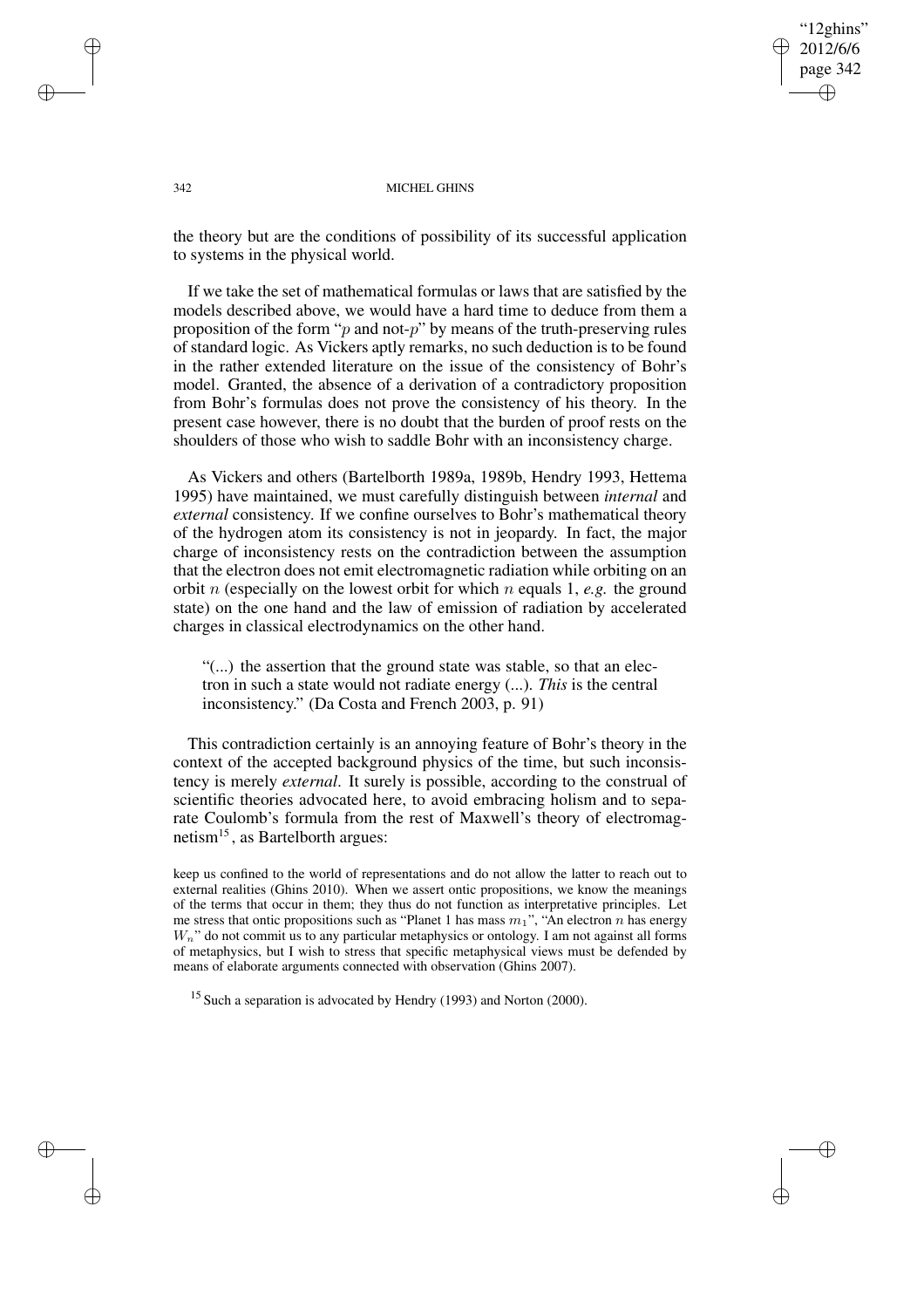## "12ghins" 2012/6/6 page 343 ✐ ✐

✐

✐

### BOHR'S MODELLING OF THE ATOM: A RECONSTRUCTION AND ASSESSMENT 343

✐

✐

✐

✐

"(...) the only necessary theory-element from classical electrodynamics for Bohr's theory is quasi-electrostatics for point-particles, because what Bohr really needed from classical electrodynamics was the concept of electric charge and Coulomb's law." (Bartelborth 1989a, p. 221)

If Bohr's theory is consistent, there is no need to resort to quasi-structures as Da Costa and French propose (2003, p. 91). In a quasi-structure, three kinds of relations are considered.  $R_1$  are the relations that we assume to hold between elements of the domain;  $R_2$  are the relations that we suppose not to hold between these elements;  $R_3$  are the relations about which we are noncommittal with respect to their holding or not between the elements of the domain (Da Costa and French 2003, p. 19). It is then not difficult to show that a partial structure can satisfy a set of propositions in which some propositions contradict each other<sup>16</sup>. However, in my reconstruction of Bohr's theory, some parts of electrodynamics are simply ignored since they are not necessary to deduce the values of the emitted frequencies. This, I suggest, is just a consequence of the abstraction that is involved in any modelling *démarche*. In itself, Bohr's model does not suppose that some laws of electrodynamics may or may not obtain. His model does not take into account the classical mathematical relation between the cinematic acceleration and the emission of radiation when the electron is in some discrete stationary energy state; simply because *ex hypothesi* the electron does not emit radiation in such a state.

As Vickers stresses, the physical community of the time perceived Bohr's theory exactly in this way, namely as using only electrostatics and not electrodynamics. Typical of the attitude of contemporary physicists is the following quotation by Millikan.

"Bohr's first assumption (...) when mathematically stated takes the form  $e^2/R^2 = (2\pi\omega)^2 mR$  in which e is the charge of the electron,  $\omega$  the orbital frequency, and m the mass of the electron. This is merely the assumption that the electron rotates in a circular orbit... The radical element in it is that it permits the negative electron to maintain this orbit or to persist in this so-called "stationary state" without radiating energy even though this appears to conflict with ordinary electromagnetic theory." (Millikan 1917, quoted by Vickers 2009, p. 247)

<sup>16</sup> See Vickers (2009) for some graphic examples.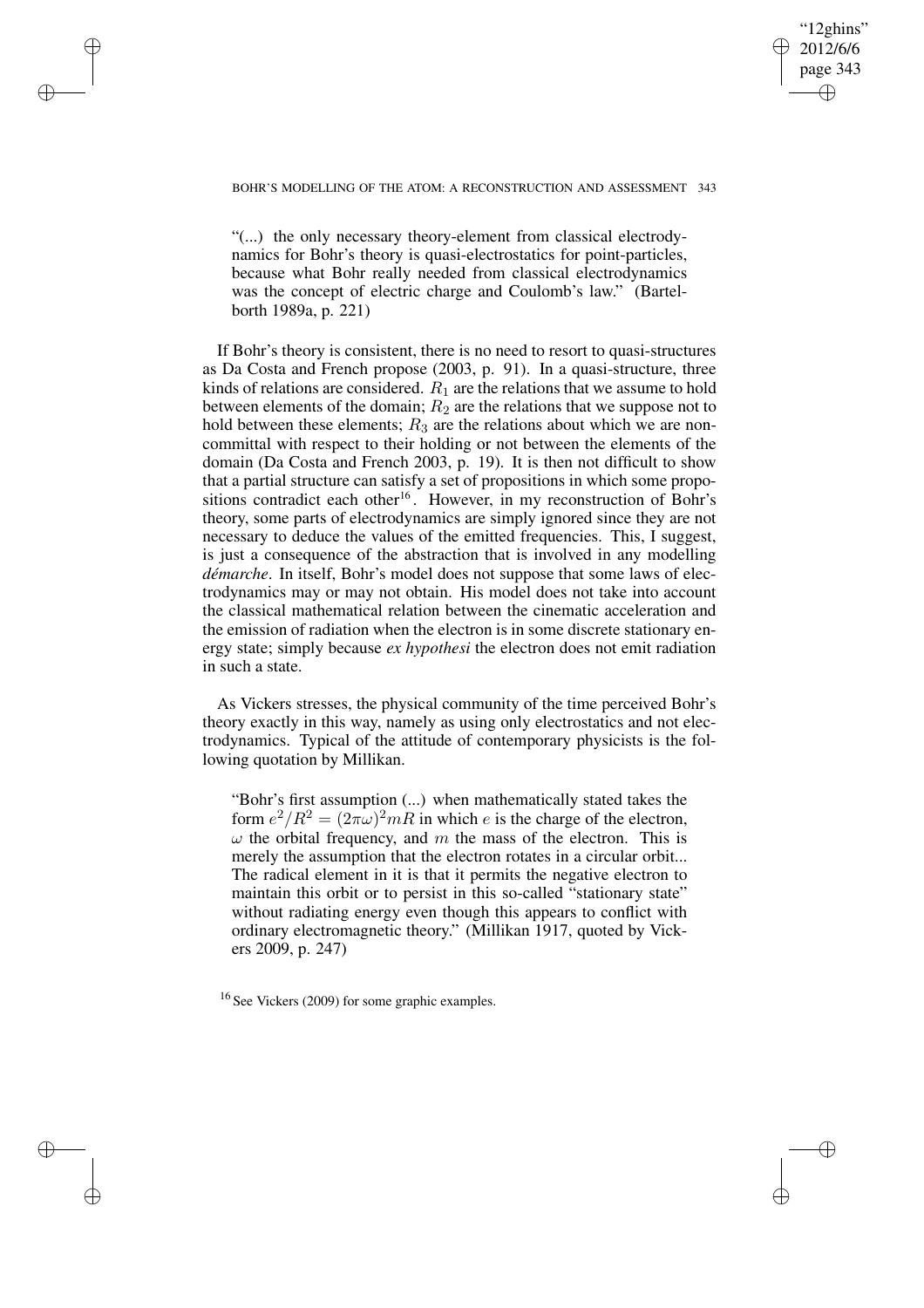"12ghins" 2012/6/6 page 344 ✐ ✐

✐

✐

344 MICHEL GHINS

However, such contemporary reactions to Bohr's theory show that the coherent — unification of physics was a value actively pursued by physicists. Such a value has been praised, and rightly so, up to the present day. When a successful theory which appears to contradict some accepted laws is successful, scientists are confronted with what Larry Laudan (1977) called an external conceptual problem. Scientists then embark on the challenging task of revising significant parts of accepted physics in order to build a coherent broader theory. As history teaches us, those efforts are often remarkably fruitful. In the episode that concerns us here, such efforts gave rise to standard quantum mechanics and led to the view that classical electromagnetism remains a good approximation for a defined class of systems. Stressing the virtues of inconsistency (if there are any) shouldn't hinder the pursuit of consistency and the benefits it has yielded to scientific progress.

# 5. *Bohr's theory of the atom and scientific realism*

✐

✐

✐

✐

We will leave aside here the metaphysical issues connected with scientific realism and address the epistemological questions that hinge upon the legitimacy of our beliefs about the existence of some entities and the truth of propositions about them. Given the empirical success of Bohr's theory, what are the beliefs that we are reasonably authorized to entertain about atoms? In what follows the issue at stake is not so much the identification of the beliefs actually embraced by Bohr and the physical community of his time, but to ponder the arguments that the scientific realist is entitled to adduce in favour of some belief commitments.

As seen above, a scientific theory is a class of models together with the set of propositions that satisfy them. By itself a scientific theory is independent from the existence of any entity in the world. Classical mechanics can be presented in textbooks without being concerned with the actual existence of mechanical systems to which it may be applied, just as Euclidean geometry can be presented independently of the actual existence of rigid rods. If we disregard how Kepler was led to formulate his laws, his theory can be considered in itself without paying attention to planets. Frederick Suppe (1974) has defended a very plausible counterfactual account of theories according to which scientific laws are not committed to the existence of entities but solely assert that if entities of a specific kind existed, then their behaviour would be described by specific mathematical formulas. A theory must then leave open the possibility of the existence of some systems in the world. For this to happen, the theory must be logically consistent. Thus, since there is no cogent reason to question the internal consistency of Bohr's theory, this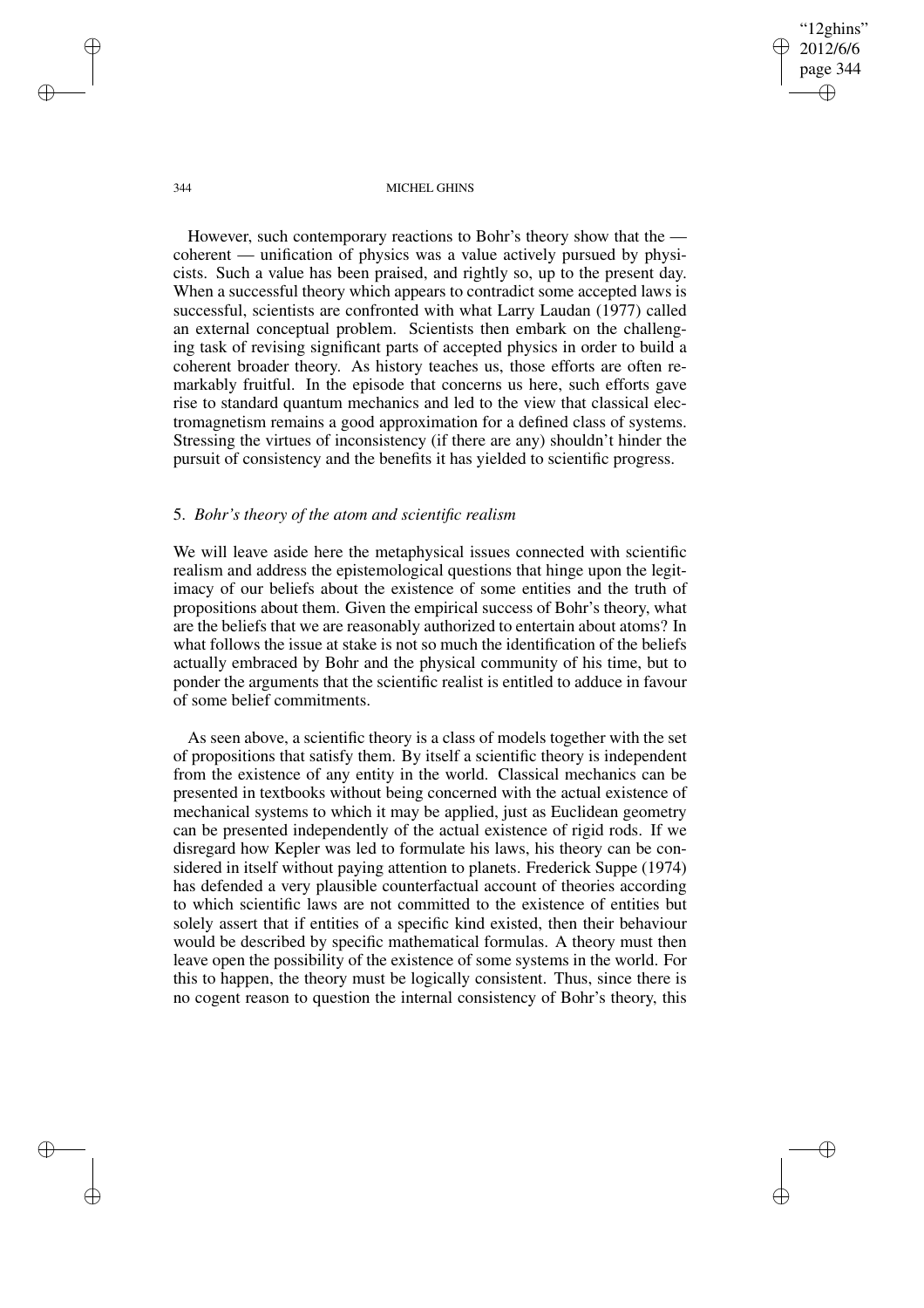✐

## BOHR'S MODELLING OF THE ATOM: A RECONSTRUCTION AND ASSESSMENT 345

removes a serious obstacle in the way of a selective realist interpretation of it.

✐

✐

✐

✐

With respect to a given theory, do we have reasons to believe that some existing entities display a behaviour that can be — at least partially — correctly described by the theory? Kepler's theory can be applied to planets, the latter being identified with some bright spots moving in the sky. To apply a theory to real entities is to assume the truth of some ontic predicative propositions about those entities. When applying Kepler's theory to planets, we assume the truth of the proposition "Planets have positions and velocities". Since planets as well as their positions and velocities are directly observable, there is every reason to accept the truth of this ontic proposition. Then, the empirical adequacy of Kepler's theory provides good grounds to believe that the planets have definite trajectories. We stressed that ontic propositions are not to be included as components of theories. This is a pre-condition for the possible application of a theory to a wide variety of entities. Kepler's theory can evidently be applied to systems other than the solar system, such as planet-satellite systems, and in general to any physical system composed of two bodies which interact according to an inverse square force law. It is hardly necessary to mention that Newtonian point mechanics can be applied to an even broader class of entities.

Arguably, we cannot directly observe the energies of the planets. Surely, their energies can be readily calculated by means of simple mathematical equations. Yet from an epistemic point of view "calculable" is not to be conflated with "directly observable", that is, observable with the unaided senses or without instruments (van Fraassen 1980, p. 15). Taken in isolation, the Newton-Kepler theory does not provide reasons to believe in the truth of (ontic) propositions such as "This planet has the energy level value  $W$ ". Arguments in favour of the truth of these propositions have to be sought elsewhere and are thus *external* to the Newton-Kepler model. What are these arguments? It is reasonable to suppose that a property that can be measured by a variety of independent and concordant experimental methods belongs to a real entity, just as we feel entitled to believe that an observable entity is rectangular when we have performed a variety of empirical checks (Ghins 1992 and 2009). Clearly, various independent methods are available for measuring the masses and energies of ordinary observable bodies such as rocks and billiard balls and these methods give concordant numerical results. This situation pleads in favour of our belief that terrestrial observable bodies do possess some mass and energy. Even though in the history of astronomy the planets have been thought to have a nature very different from terrestrial objects (think of Aristotle's ether), Galileo's observations and more recently the landing of artificial satellites and humans on some celestial bodies give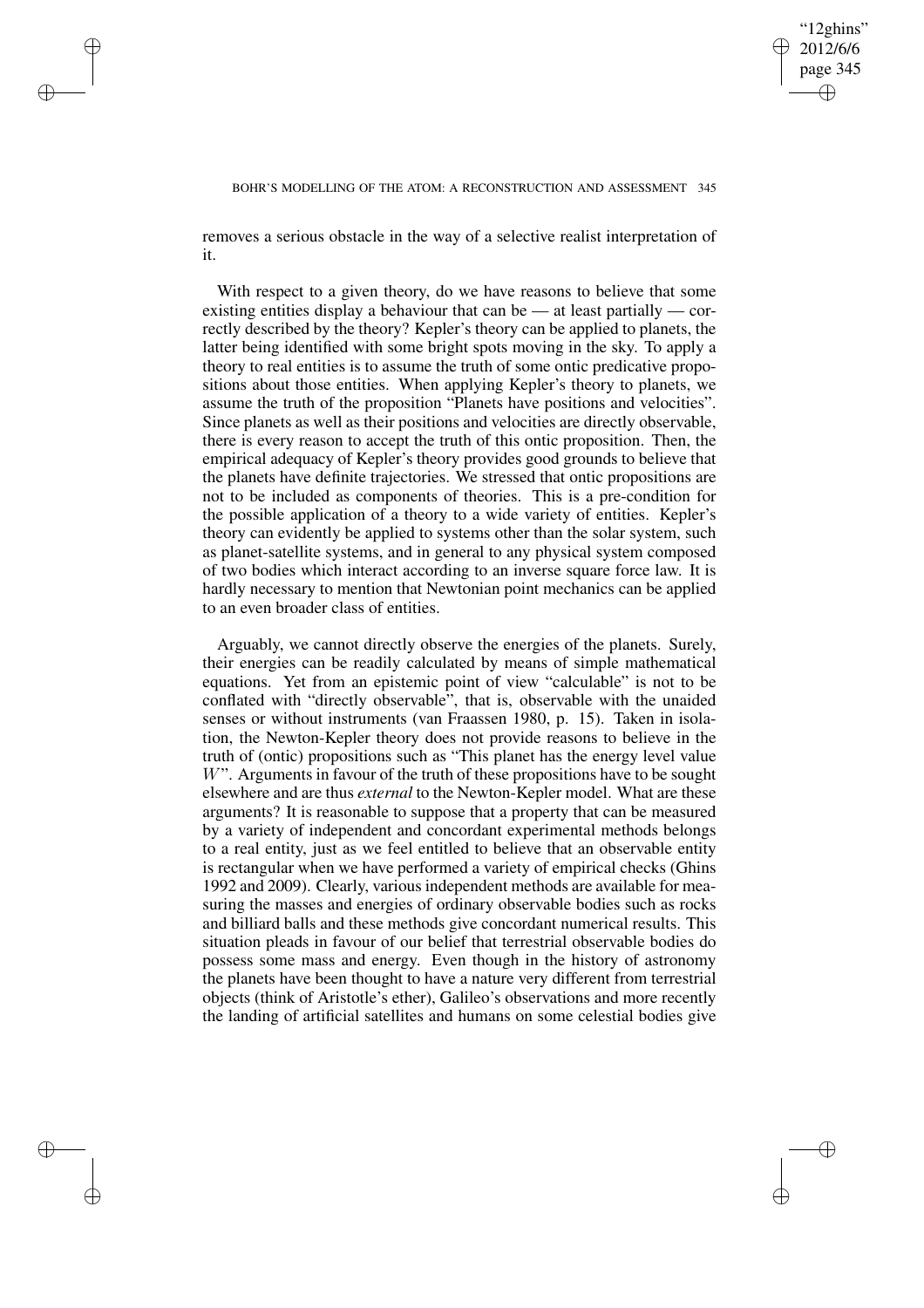"12ghins" 2012/6/6 page 346 ✐ ✐

✐

✐

### 346 MICHEL GHINS

us sufficient reasons to believe in the similarity of planets with rocks and billiard balls in some relevant respects. As a consequence, the realist is entitled to conclude that planets also have a mass and a (kinetic and potential) energy.

Granted, the successes of Bohr's model, namely its ability to account for the frequencies of spectral lines<sup>17</sup> but also the prediction of the correct value for the Rydberg constant (which strongly impressed Einstein), do not lend credence to the existence of electrons. First of all, electrons — unlike planets — are unobservable entities. The reasons to believe in their existence must then come from some evidence which is external to Bohr's theory. Electrons are entities which are supposed to have an electric charge and a mass the values of which can be measured by a variety of experimental methods independent of spectrometry — that deliver concordant quantitative results. (Some of these methods were already known in Bohr's time). From such evidence, one is justified to believe in the existence of electrons, namely particles that have a mass m and a charge e equal to  $9.11 \times 10^{-31}$  kg and  $1.6x10^{-19}$ coul. respectively.

Even though Bohr was quite aware that electrons behave in a significantly different way from ordinary macroscopic bodies in some respects, it was quite natural for him to suppose, pending evidence to the contrary, that electrons move on trajectories around the nucleus. In Bohr's theory, the orbital periods  $\omega$  and radiuses a of their trajectories are easily calculable on the basis of the values of the emitted frequencies. However, those kinematical magnitudes cannot be measured by means of different independent experimental methods. Surely, the position of an electron can be measured in certain instances, but not while it is allegedly orbiting around a nucleus. It is not possible to perform measurements of the successive positions supposedly occupied by an electron circling a nucleus, whereas such measurements are feasible for the successive positions occupied by a given planet.

Anjan Chakravartty (2007, chapter I) proposes an illuminating distinction of unobservable properties into two disjoint classes: those which are *detectable* by means of instruments and those which are not detectable but play an *auxiliary* role in the explanation of phenomena. Detectable properties are those, in the words of Chakravartty, "with which we have managed to forge significant causal contact" (2007, p. 60). According to Chakravartty the scientific realist should be committed to the existence of detectable properties

<sup>17</sup> This holds true not only for the hydrogen atom but also for the ionized helium (Pickering's lines).

✐

✐

✐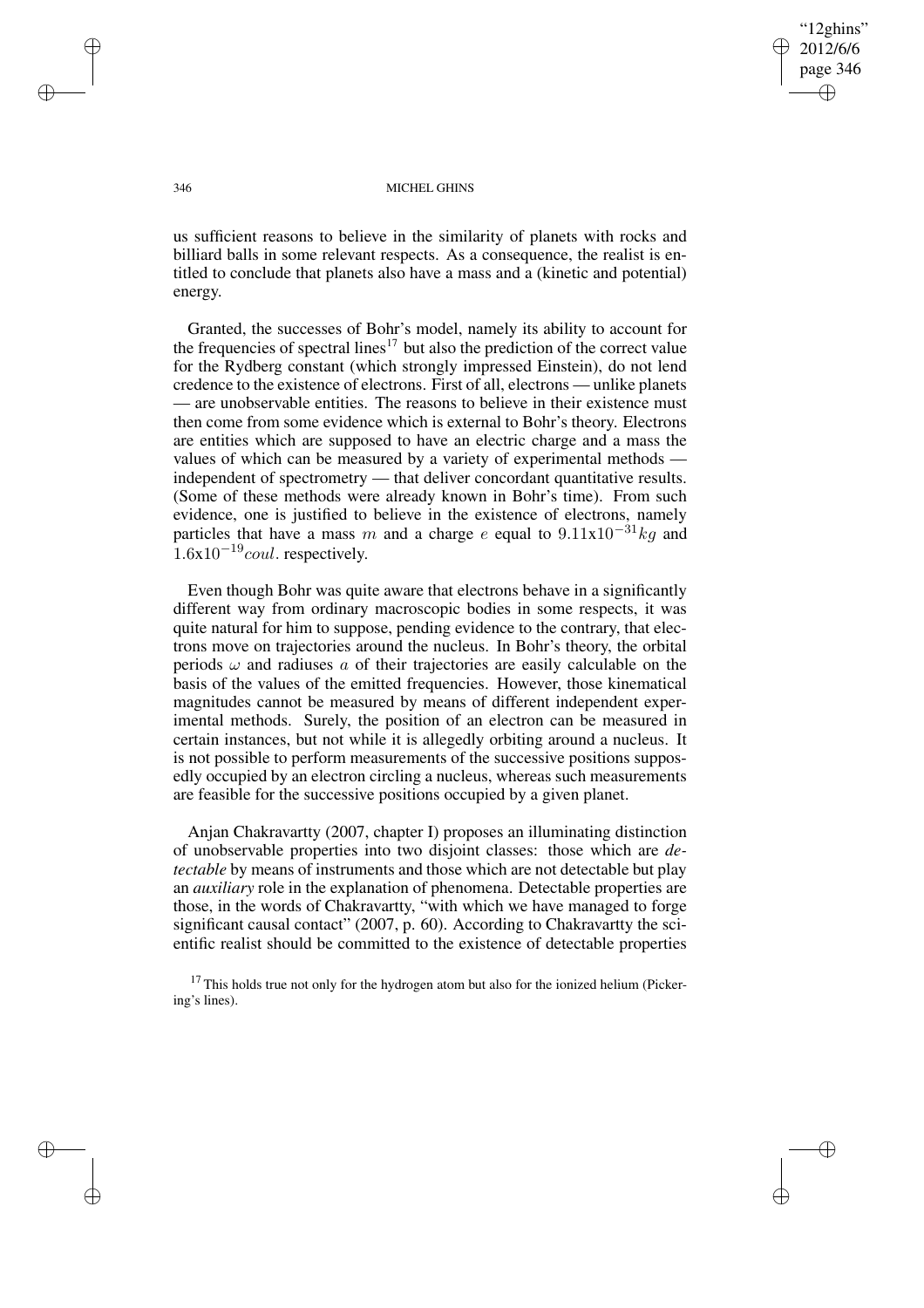✐

### BOHR'S MODELLING OF THE ATOM: A RECONSTRUCTION AND ASSESSMENT 347

only and suspend his/her judgement on the existence of auxiliary properties. I contend that even more stringent conditions should be required in order to justify the legitimacy of existence beliefs: only properties that are measurable by means of distinct and independent experimental procedures that lead to concordant quantitative values (up to an acceptable degree of approximation) can legitimately be attributed to some entities<sup>18</sup>.

Thus, it is reasonable to be committed to the truth of propositions that assert that "Electrons have mass, charge and energy". On the other hand, it would be better for the realist to refrain from claiming that bound electrons have a trajectory, simply because we have not managed to forge strong causal contact with their positions and velocities. Besides, unlike what occurred in the case of planets, we lack sufficient evidence that electrons are similar to ordinary bodies with respect to positions and velocities. Therefore, we are in a position to conclude that the positions and velocities of bound electrons are not detectable. These are auxiliary properties only and there is no convincing reason for committing ourselves to the belief that electrons possess them. An agnostic attitude *à la van Fraassen* (1980, p. 72) is to be recommended with respect to the existence of these properties. Such austere selective realism does *not* exclude the possibility that further evidence might be provided in the future in favour of electron trajectories. As of today such evidence is still wanting.

## 6. *Conclusion*

✐

✐

✐

✐

Our proposed reconstruction of Bohr's modelling of the hydrogen atom is meant to contain the minimal amount of ingredients to understand first the supposed analogies between the solar system and the atomic system and second the capacity of his theory to account for the hydrogen spectral lines. This rather economical, even hygienic, reconstruction shows that Bohr's theory is not inconsistent and that in order to understand the heuristic *démarche* that led to Bohr's theory, it is not necessary to resort to Da Costa's and French's "quasi-structures" and "quasi-isomorphisms". In light of this, it has been argued that the scientific realist is reasonably entitled to believe that electrons exist and occupy discrete energy levels in the hydrogen atom, whereas he or

<sup>&</sup>lt;sup>18</sup> Unlike Chakravartty, I think that properties need some anchoring in entities identified by means of observable properties. Thus, an electron is what is causally responsible for some specific phenomena identified independently of theory change and which is endowed with different properties in various theories (Ghins 2012).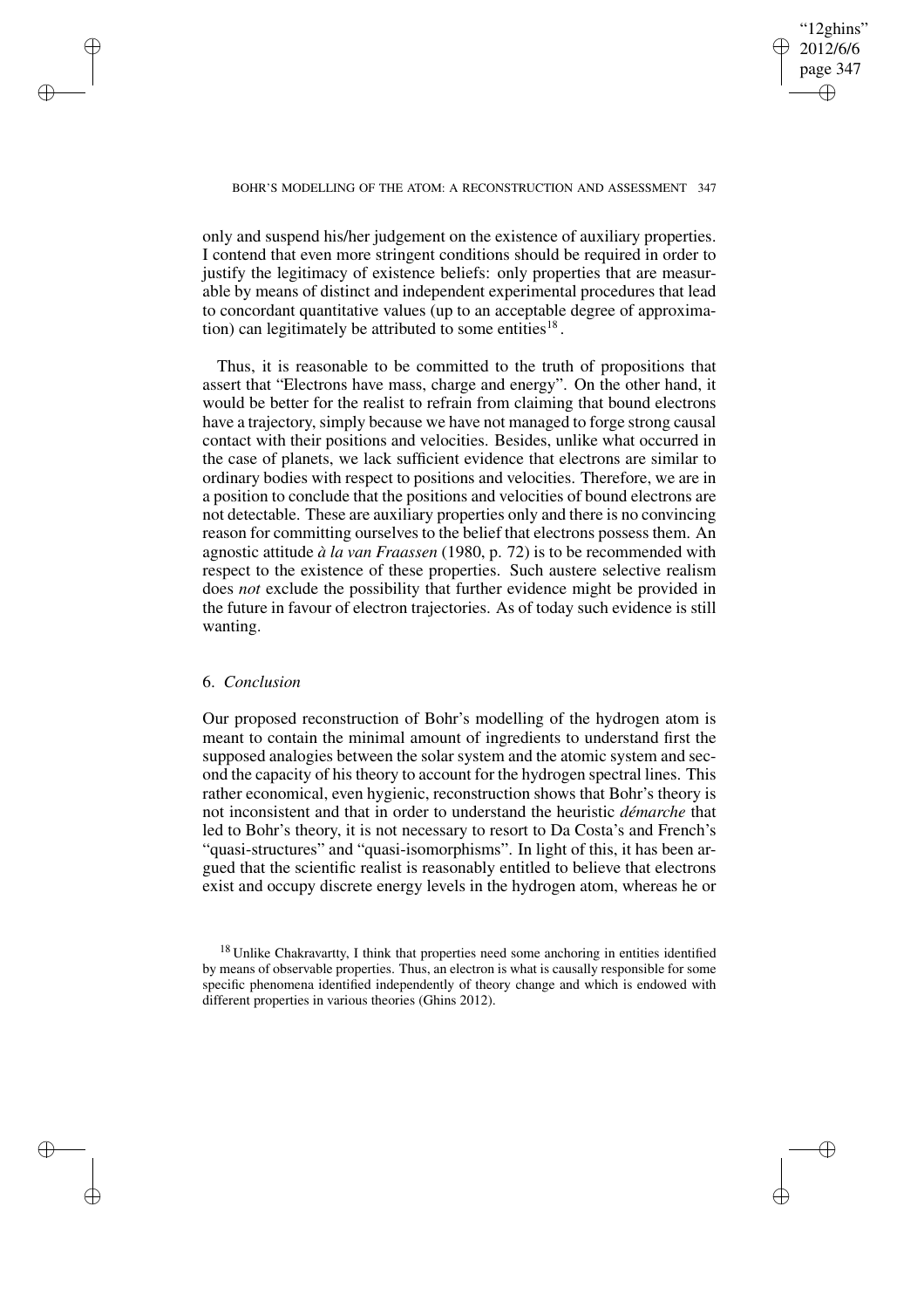"12ghins" 2012/6/6 page 348 ✐ ✐

✐

✐

### 348 MICHEL GHINS

she should adopt an agnostic attitude with respect to the existence of electron trajectories.

> Institut Supérieur de Philosophie Place du cardinal Mercier 14 B-1348 Louvain-la-Neuve Belgium E-mail: michel.ghins@uclouvain.be

# **REFERENCES**

- [Bartelborth 1989a] Bartelborth, T. (1989a), "Is Bohr's Model of the Atom Inconsistent?" in P. Weingartner and G. Schurz (eds.) (1989), pp. 220– 223.
- [Bartelborth 1989b] Bartelborth, T. (1989b), "Kann es Rational Sein, eine Inkonsistente Theorie zu Akzeptieren?", *Philosophia Naturalis* 26, pp. 91–120.
- [Bohr 1913] Bohr, N. (1913), "On the Constitution of Atoms and Molecules", *Philosophical Magazine* (6) 26, pp. 1–25; pp. 476–502; pp. 857–875. Re-imprinted with an introduction by L. Rosenfeld (1963), Copenhagen: Munksgaard.
- [Bueno 2006] Bueno, O. (2006), "Why Inconsistency is not Hell. Making Room for Inconsistency in Science" in Olsson (ed.) (2006), pp. 70–86.
- [Chakravartty 2007] Chakravartty, A. (2007), *A Metaphysics for Scientific Realism. Knowing the Unobservable.* Cambridge: Cambridge University Press.
- [Da Costa and French 2003] Da Costa, N. & French, S. (2003), *Science and Partial Truth. A Unitary Approach to Models and Scientific Reasoning.* Oxford: Oxford University Press.
- [Feyerabend 1978] Feyerabend, P. (1978), 'In Defence of Aristotle', in G. Radnitsky and G. Anderson (eds.), *Progress and Rationality in Science.* Dordrecht: Reidel.
- [Ghins 1992] Ghins, M. (1992), "Scientific Realism and Invariance". *Proceedings of the Third SOFIA Conference on Epistemology. Campinas. July 30–August 1, 1990. Philosophical Issues (Vol. 2: Rationality in Epistemology).* 249–62. California: Ridgeview.
- [Ghins 2007] Ghins, M. (2007), "Laws of Nature: Do we Need a Metaphysics?" *Fifth Principia International Symposium. Principia*, vol. 11, n. 2, 127–149. http://www.cfh.ufsc.br\%7Eprincipi/ p112-3.pdf

✐

✐

✐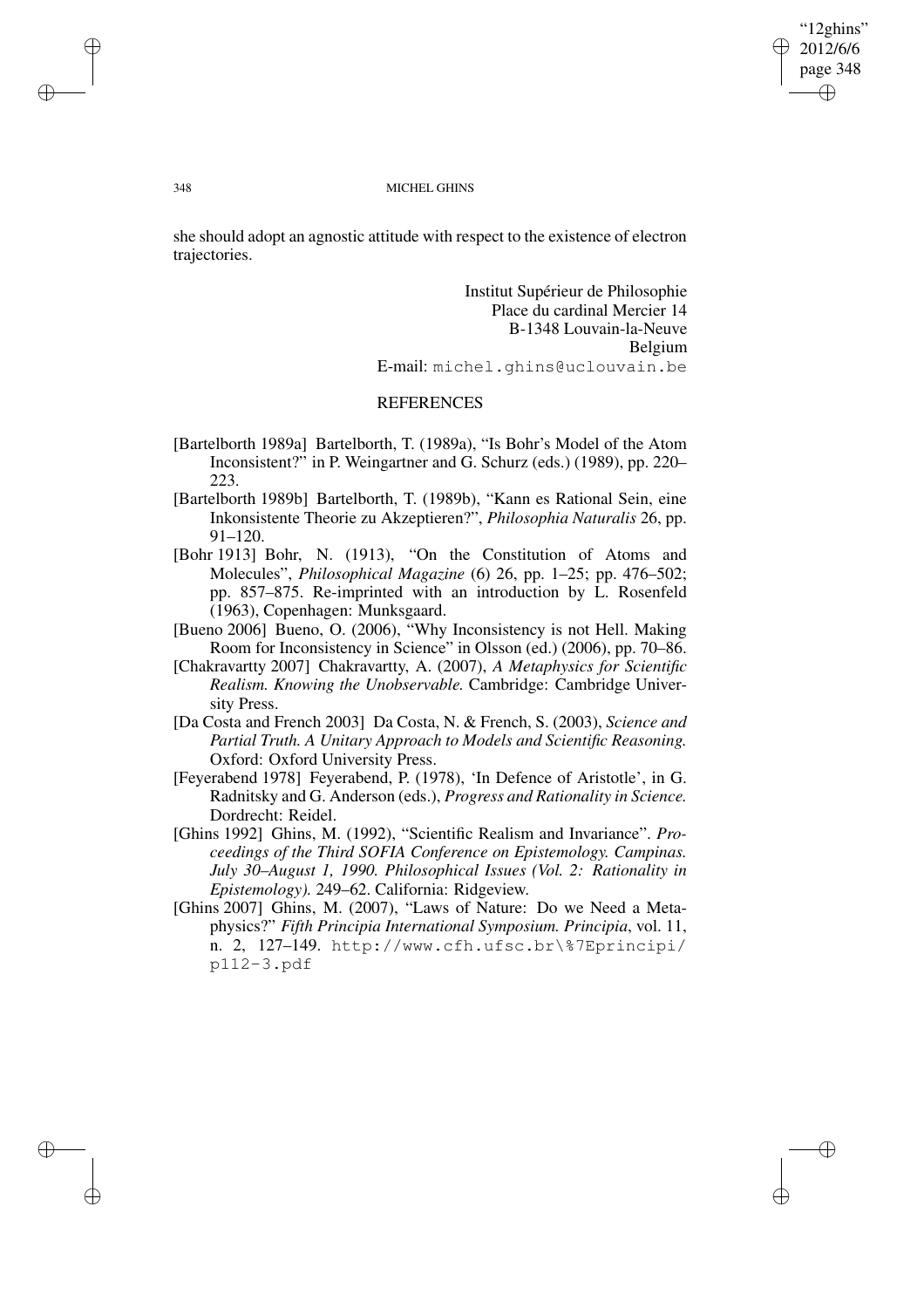"12ghins" 2012/6/6 page 349 ✐ ✐

✐

✐

[Ghins 2009] Ghins, M. (2009), "Realism", entry of the online Interdisciplinary *Encyclopaedia of Religion and Science.* http://www. inters.org

✐

✐

✐

- [Ghins 2010] Ghins, M. (2010), "Bas van Fraassen on Scientific Representation", *Analysis* 70: pp. 524–536.
- [Ghins 2012] Ghins, M. (2012), "Semirealism, Concrete Structures and Theory Change." *Erkenntnis* (forthcoming).
- [Hendry 2003] Hendry, R.F. (2003), *Realism, History and the Quantum Theory: Philosophical and Historical Arguments for Realism as a Methodological Principle.* LSE: unpublished PhD thesis.
- [Hesse 1966] Hesse, M. (1966), *Models and Analogies in Science.* Notre Dame, Indiana: University of Notre Dame Press.
- [Hettema 1995] Hettema, H. (1995), "Bohr's Theory of the Atom 1913– 1923: A Case Study in the Progress of Scientific Research Programmes", *Studies in History and Philosophy of Modern Physics* 26, pp. 307–323.
- [Lakatos 1970a] Lakatos, I. & Musgrave, A. (eds.) (1970), *Criticism and the Growth of Knowledge.* Cambridge: Cambridge University Press.
- [Lakatos 1970b] Lakatos, I. (1970), "Falsification and the Methodology of Scientific Research Programmes", in Lakatos, I. and Musgrave, A. (eds.) (1970), pp. 91–195.
- [Laudan 1977] Laudan, L. (1977), *Progress and its Problems.* Berkeley: University of California Press.
- [Meheus 2002] Meheus, J. (2002), *Inconsistency in Science.* Dordrecht: Kluwer.
- [Nola 2000] Nola, R. & Sankey, H. (eds.) (2000), *After Popper, Kuhn and Feyerabend.* Dordrecht: Kluwer.
- [Norton 2000] Norton, J. (2000), "How we Know about Electrons", in Nola, R. & Sankey, H. (eds.) (2000), pp. 67–97.
- [Olsson 2006] Olsson, E. (ed.) (2006), *Knowledge and Inquiry: Essays on the Pragmatism of Isaac Levi.* Cambridge: Cambridge University Press.
- [Priest 2002] Priest, G. (2002, "Inconsistency and the Empirical Sciences" in J. Meheus (ed.) (2002, pp. 119–128)
- [Suppes 2002] Suppes, P. (2002), *Representation and Invariance of Scientific Structures.* Stanford: CLSI.
- [Suppe 1974] Suppe, F. (1974), *The Structure of Scientific Theories.* Chicago: University of Illinois.
- [Tarski 1953] Tarski, A. (1953), *Undecidable Theories.* Amsterdam: North Holland.
- [van Fraassen 1980] van Fraassen, B. (1980), *The Scientific Image.* Oxford: Oxford University Press.